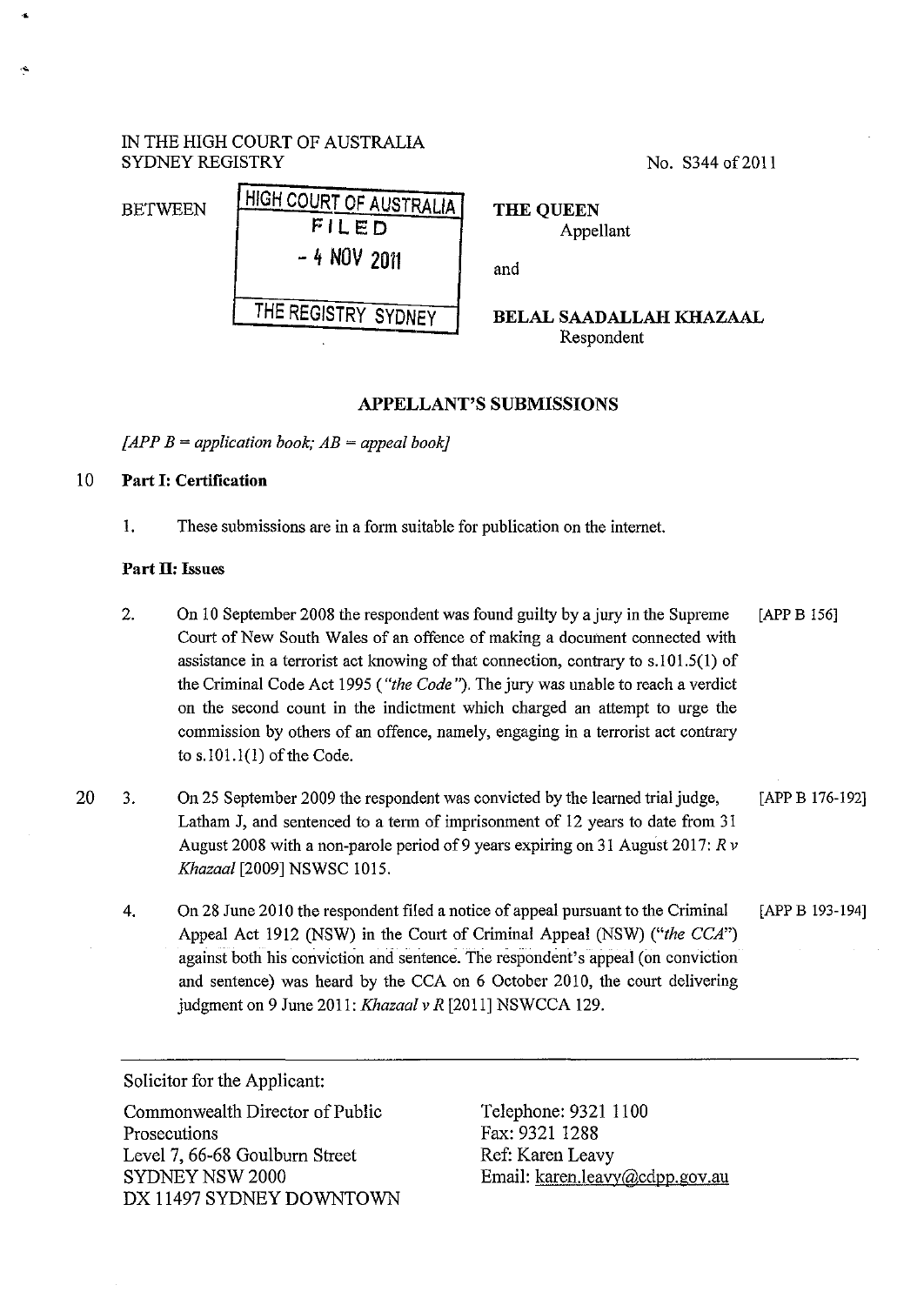- 5. In relation to conviction appeal ground 4 the CCA by majority (Hall and [APP B 195] McCallum JJ) allowed the appeal. Ground 4 asserted that Latham J had erred in holding that the respondent had failed to discharge the evidential burden provided for by s.IOI.5(5) of the Code and in consequence declining to direct the jury that the Crown was required to prove beyond reasonable doubt that the document in question *("the book")* was intended to facilitate preparation for, the engagement of a person in, or assistance in a terrorist act.
- 10 20 6. McClellan CJ at CL would have dismissed both the conviction and sentence appeals. Hall J would have allowed the conviction appeal on grounds I, 3 and 4, set aside the respondent's conviction and ordered by way of directions that the parties provide written submissions (with respect to ground  $3$ )<sup>1</sup> on the question as to whether the appropriate order of the court was an order of acquittal or an order that there be a new trial on count I. McCallum J agreed with McClellan CJ at CL as to grounds I, 2 and 3 but in respect of ground 3 her Honour, in delivering reasons described as differing slightly from those given by McClellan CJ at CL, disagreed with the conclusion of the Victorian Court of Appeal in *Benbrika* & *Ors v The Queen* [2010] VSCA 281 with respect to the meaning of the words *"connected with"* as used in s.I04.4(I)(b) of the Code. In relation to ground 4 McCallum J would have allowed the appeal, quashed the conviction and ordered a new trial.
	- 7. Therefore the decision of the CCA by majority was that the appeal was allowed on ground 4, the conviction quashed and a new trial ordered. The CCA did not decide the respondent's appeal against sentence.
	- 8. The issues raised by the appellant are solely concerned with conviction appeal ground 4. Those raised by the respondent in his notice of contention are addressed from paragraph 40. The questions raised by the appellant are:
		- (1) Did the majority in the CCA err in finding that the respondent had discharged the evidential burden on him under subsection 101.5(5) of the Code having regard to the definition of *'evidential burden'* in subsection 13.3(6) of the Code?
		- (2) Did the majority in the CCA err in fmding that, at the close of the evidence in the trial, there was evidence that suggested a reasonable possibility that the making of the subject document *('the book')* by the respondent was not intended to facilitate assistance in a terrorist act so as to engage the defence in subsection 101.5(5) of the Code?
		- (3) Did the majority in the CCA err in upholding the respondent's appeal against his conviction of the offence in count I in the indictment, quashing the conviction and ordering a re-trial?

40

 $\mathbf{1}$ 

30

[APP B 195ff esp 256 at [176]

Which asserted that Latham J had erred in directing the jury in relation to count 1 in the indictment that the words *"connected with"* were simply to be given their ordinary **meaning.**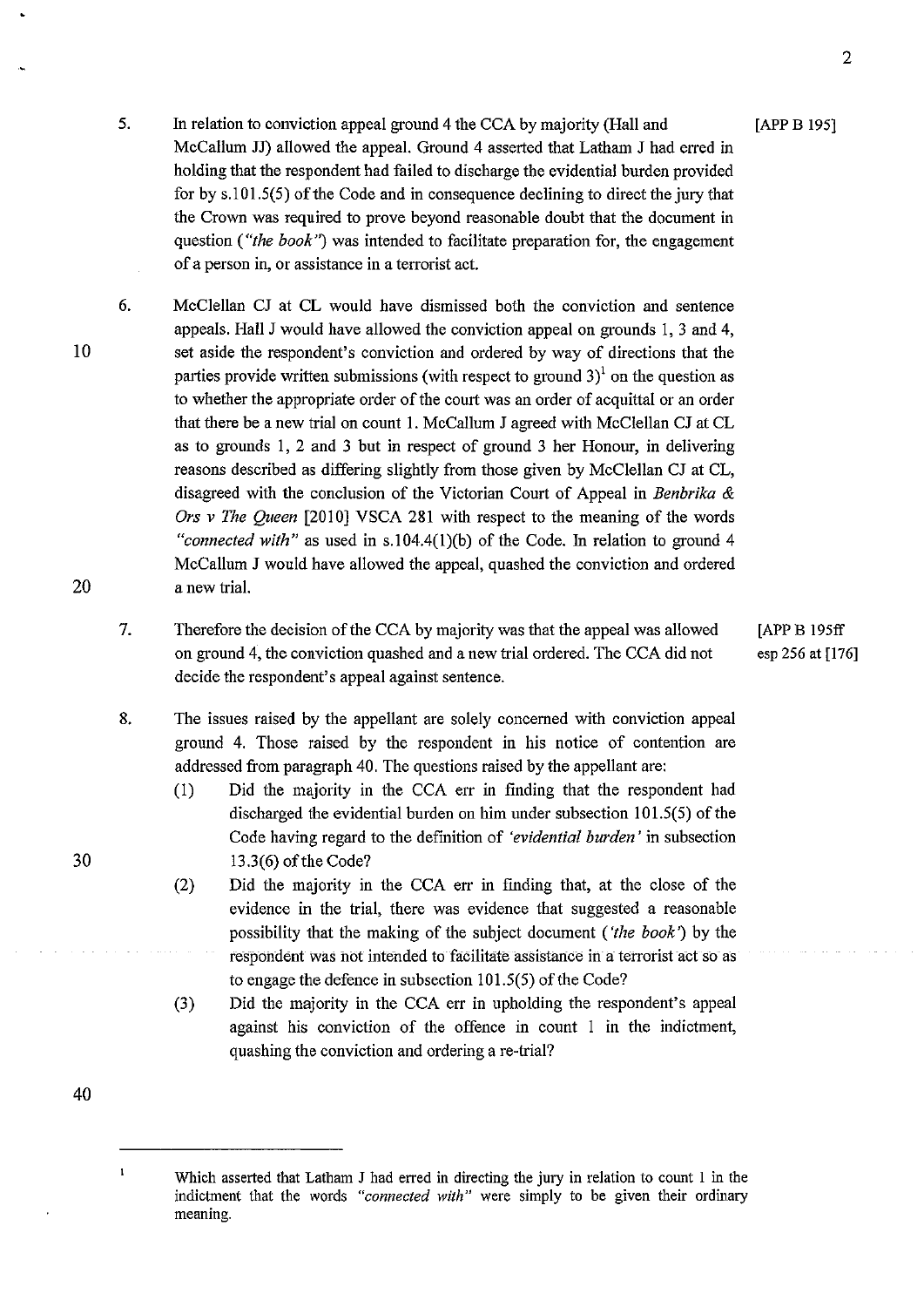#### **Part ID: Section 78B notices**

9. The appellant considers that notice is not required pursuant to s.78B of the *Judiciary Act 1903 (Cth).* 

## **Part IV: Judgment below**

10. There is no authorised report of the judgment of the CCA. Its internet citation is *Khazaal v R* [2011] NSWCCA 129. **[APP B 195-346]** 

### **Part V: Relevant facts**

30

- 10 20 11. Between 20 and 23 September 2003 the respondent downloaded from the internet material of a religious and *"jihadist'* nature and compiled an electronic book entitled *'Provisions on the Rules of Jihad* - *Short Judicial Rulings and*  Organisational *instructions for Fighters and Mujahedeen Against Infidels' ("the book").* After downloading the selected material, which was in Arabic, the respondent placed the chapters in a designated order, edited parts of it and renumbered the footnotes. He inserted a dedication and a foreword. Using a pseudonym (Abu Mohamed Attawheedy) the respondent submitted the book, which he described as *'urging for jihad',* to the administrators of a website connected with al-Qaeda *("the Almaqdese website"),* which contained a number of other publications composed by leaders of known terrorist groups. The respondent informed the website that he had prepared the book in haste following a request from *'the brothers'* and, when submitting it for publication, expressed the hope that it would be published on the website or anywhere else the administrators of the website saw fit. For ease of publication the respondent reformatted the book from A5 to A4 size. The book was duly published on the website.
	- 12. At his trial, there was no dispute that the respondent intentionally made the book; the dispute (in relation to the  $s.101.5(1)$  offence) concerned the book's connection with a terrorist act and the respondent's knowledge of that connection.
	- 13. The respondent had a journalist's card and had contributed regularly to a publicly available Islamic affairs magazine entitled *'Nida ul-lslam'* or *'The Call of Islam',*  which was published by the Islamic Youth Movement and was freely available to the public. The respondent was largely responsible for the content of the  $m$ agazine.<sup>2</sup> [APP B 209]
		- 14. The book included material referring to targeting foreigo governments, including the presidents, foreign ministers, ministers of defence and *'high ranking generals'* of the governments of America, Britain, France, Germany, Australia, Canada, Russia, India and other NATO countries. Parts of the book promoted

[APP B 177 & 203]

[APP B 6 at [4]]

<sup>&</sup>lt;sup>2</sup> The content was in both Arabic and English.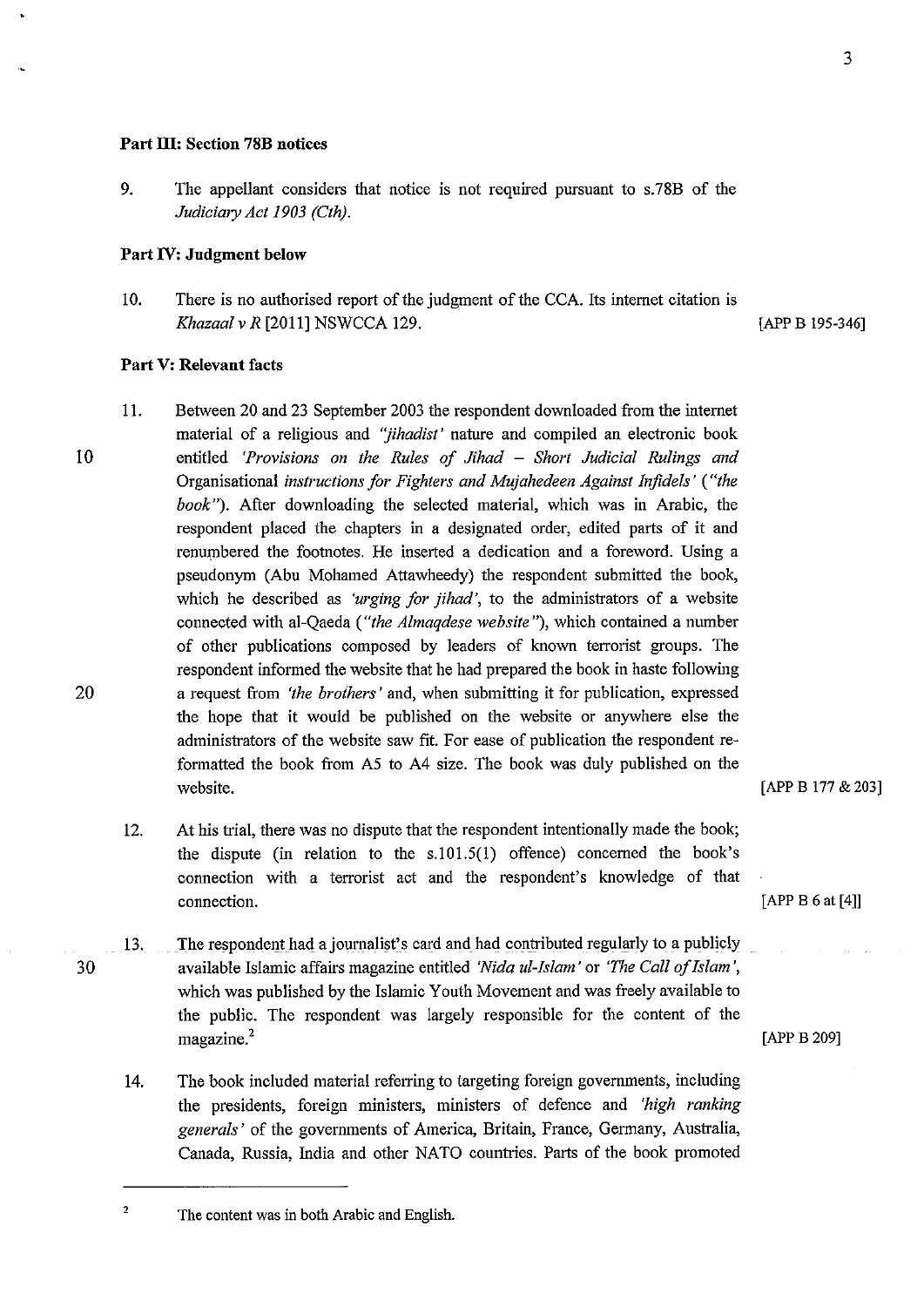[APP B 177 & 203]

4

methods of assassination and the commission of acts of violence in the name of restoring the nation of Islam. Chapter 10 of the book was entitled *'Reasons for Assassination'* and this and other chapters commenced with the respondent's own commentary endorsing the substance of the chapter.

- 15. Detail of the content of that part of the book dealing with assassination is set out in the reasons of McClellan CJ at CL at [6]-[13]. [APP B 203-208] [APP B 203-208]
- 16. At [389]-[390] Hall J noted various passages from the *"Dedication"* and *"Introduction"* of the book including the following from the second half of the Introduction:

*'This is but a short message I hastily prepared in response to a request from brothers working to support this religion. I was requested to prepare it, in this fashion, to serve as a reference to all brothers or small cells desiring to support this religion.* 

*With God's help I set on its compilation and I completed it in a few days. I am however convinced that had I sufficient time and had I been settled in my residence I would have produced a better job than this work which has been conceived in haste. However, better 'haste' than never. I pray to the Almighty that this essay would be of benefit to everyone working to support this religion. I seek the Almighty's reward and I seek martyrdom for his sake. I do so running towards it not running away from* it.

*I beseech my brothers who read this message to pray that I may attain martyrdom.* 

*Abu Mohamed Attawheedy* 

*18/9/2003'* 

[APP B 320-321]

- 17. In sentencing the respondent Latham J found that the jury was satisfied beyond reasonable doubt that:
	- (i) the respondent was aware that the acts described in the book were directed at various people including diplomats, military personnel and holders of public office, and
	- (ii) he was aware of the purpose of those acts, namely, the advancement of the Muslim religion in the world, including the dominance of that religion in Arabia and/or the establishment of a Muslim nation in that region and/or the expulsion of Jews, Christians and other non-Muslims from that region, and
	- (iii) he was aware that the acts were intended to coerce or influence by intimidation one or more of the governments of this country, the government of a foreign country, or to intimidate the public or a section of the public, and
- 40 (iv) he was aware that the acts, if carried out, would cause serious physical harm or death to persons, or endanger a person's life, or cause serious damage to property or create a serious risk to the health or safety of the public, and

20

10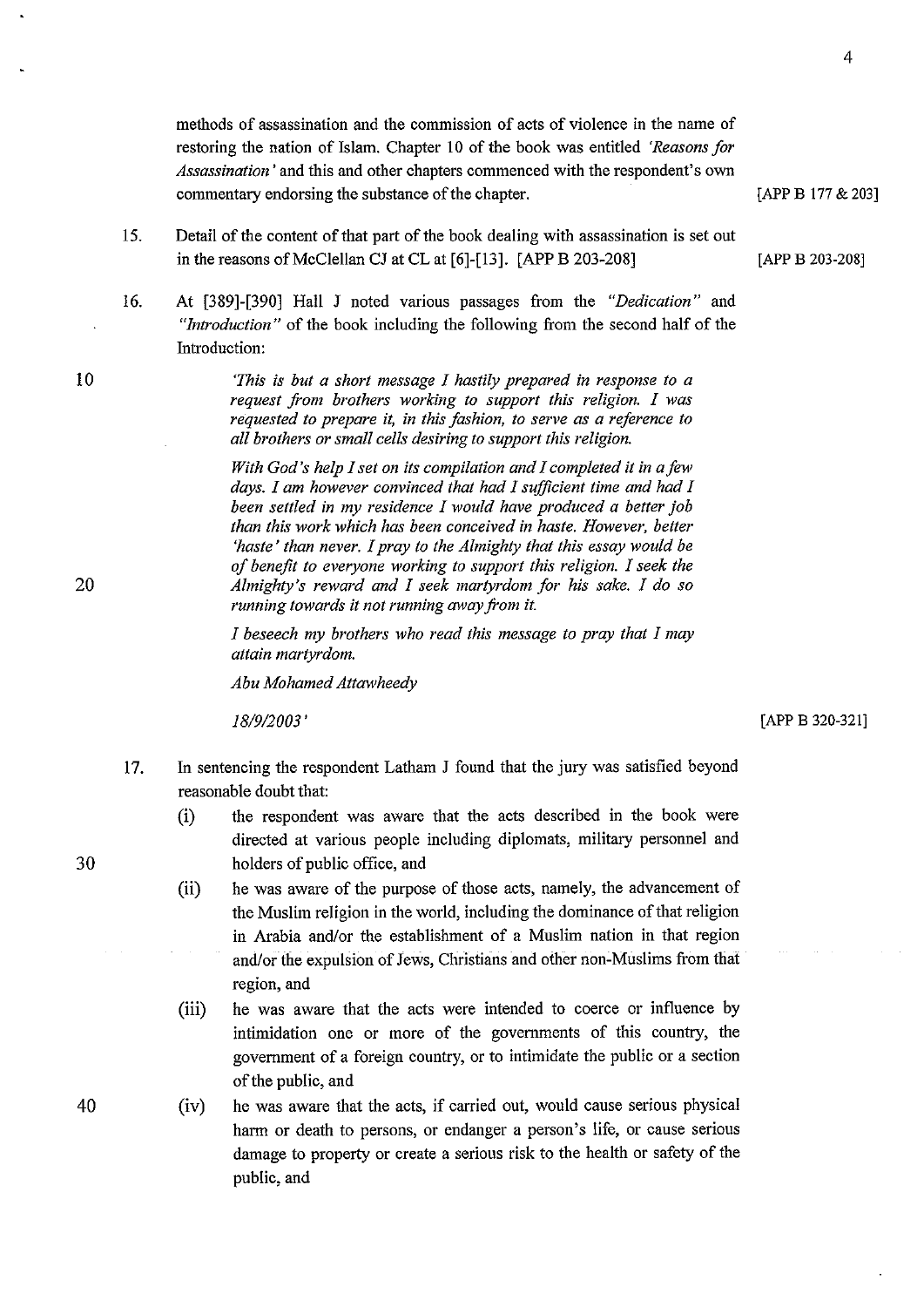- 5
- (v) he was either aware that the acts were not advocacy, protest, dissent or industrial action, or, he was aware that the acts were intended to cause the types of harm referred to in  $(iv)$ .<sup>3</sup> [APP B 177-178]

### **Part VI: Argument**

### *Evidence*

| 18. | The particular factual matters in the evidence relied on by the respondent as       |                 |
|-----|-------------------------------------------------------------------------------------|-----------------|
|     | sufficient to discharge the evidential burden on him in relation to an exception or |                 |
|     | excuse capable of constituting a defence under s.101.5(5) are summarised by Hall    |                 |
|     | J at [388]. These matters were crystallised by Hall J into four points at [439] as  |                 |
|     | follows:                                                                            | [APP B 317-320] |
|     |                                                                                     |                 |

- (I) The respondent was a career journalist, a researcher and a publisher.
- (2) He had acquired and built up a library which was used as his research facility.
- (3) He had a strong interest in the Islamic religion.
- ( 4) He had written and published articles on a range of issues, in particular, on the benign Islamic issues. [APP B 332-333]

There is no dispute about the above. Indeed McClellan CJ at CL at [127] identified the same four aspects of the evidence as those relied on by the respondent as discharging the evidentiary burden upon him. [APP B 242]

19. McCallum J at [481] accepted the summary of the material pointed to by the respondent as that set out in Hall J's judgment. However her Honour made clear that the finding that the defence had been engaged was based on her Honour's own examination of all the material in question.

# *The approach of the trial judge*

20. In her judgment on the issue Latham J at [2] noted that the respondent's application was for the following direction:

> "... *in the event that the jury are satisfied beyond reasonable doubt of the essential ingredients of the offence, the summing up should contain a direction to the jury that,* if *there is a reasonable possibility-that the accused did not make the book with the intention of facilitating assistance in a terrorist act, then they must be satisfied beyond reasonable doubt that the making of the book was intended to facilitate assistance in a terrorist act.* " [2]

The respondent submitted that no other direction was necessary. The application acknowledged that it was only open to the jurors to consider the defence if they were satisfied beyond reasonable doubt that the Crown had proved the essential elements of the offence. Latham J recognised this in her finding at [4]. [APP B  $6 \& 7$ ]

10

20

30

[APP B 344]

[APPB 6& 7]

 $\overline{\mathbf{3}}$ The jury must have been satisfied of the above matters beyond reasonable doubt because otherwise, consistent with Latham J's oral and written directions of law, the respondent would not have been convicted of count I.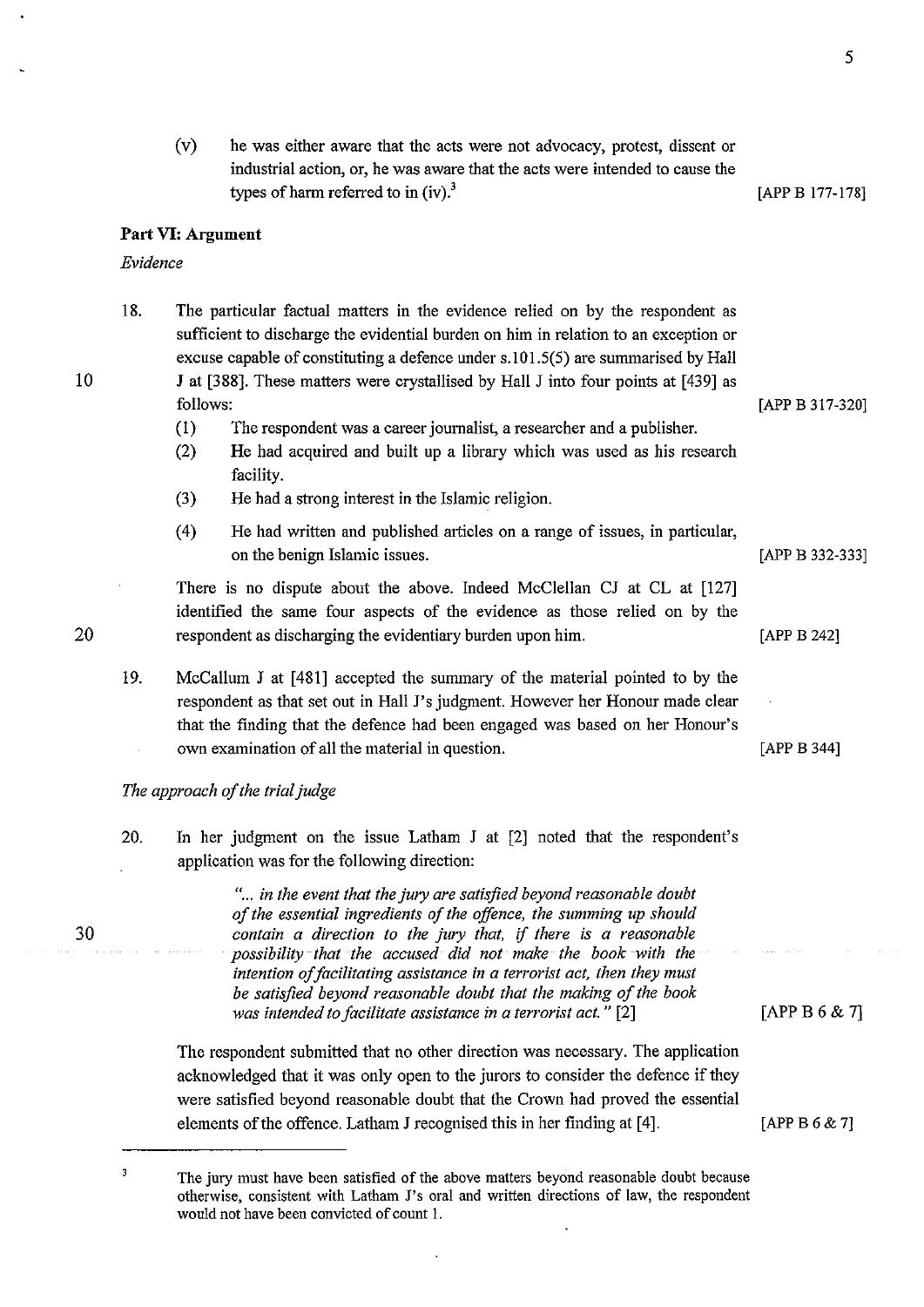- 21. Consistent with both her Honour's oral and written directions to the jury as to the elements of the offence, in the context of the statutory definition of terrorist act, the respondent's application fell for consideration upon the assumption that the matters set out herein at  $[17](i)$ -(v) herein were found by the jury to have been proved to the requisite standard.<sup>4</sup> The judgments of Hall and McCallum JJ do not recognise this, even implicitly. Their Honours' failure to appreciate this aspect led them to misunderstand the meaning underlying Latham  $J$ 's findings at [21]-[22] of her judgment. [APP B 10]
- 22. In tum these findings were underpinned by her Honour's conclusion of fact at [20] that the respondent's status as a journalist and researcher and the circumstances under which he made the book were not objectively inconsistent with an intention to facilitate assistance in a terrorist act. It is submitted that Latham J's rulings at [23] that the defence had not been engaged but if it had the evidentiary burden placed on the accused had not been discharged were correct.
	- 23. The proposition advanced by the respondent in the CCA, as identified by Hall J at [396], was that if he was able to point to evidence that suggested a reasonable possibility that the making of the book was intended to assist in education on the topic of Jihad then the evidential burden had been satisfied.

However Hall J's ruling as to the test to be applied in determining whether the evidential burden had been satisfied was differently expressed at [432]:

> *"The issue was whether or not the evidence to the effect that the (respondent) was a career journalist who had an established history of researching matters associated with the Islamic religion and any other of the matters set out above was sufficient to 'suggest' as a reasonable possibility that (his) intention in making the book was not that asserted by the Crown.* "

It is submitted that the test as stated by Hall J is erroneous, in particular because it was no part of the Crown case on count l that the appellant had *any* intention in making the book. [APP B 331]

30 24. Hall J's conclusion, at [441], was that it could not be said the evidence pointed to was incapable of suggesting, as a reasonable possibility, that the respondent acted as a professional journalist with an intention that was not one to facilitate assistance in a terrorist act as that expression is to be understood under the Code. His Honour disagreed, at [435], with Latham J as to the relevance of the respondent's claimed intention in making the book corresponding with the Crown case. His Honour ruled that whether or not an evidentiary aspect corresponds with the Crown case is not a relevant matter to a judgment being made as to whether or not the evidence does or does not suggest a reasonable possibility that a matter exists or does not exist.

6

[APP B 10 &11]

[APPB 322]

[APP B 332 & 333]

20

Had the Crown failed to prove any of these matters to the requisite standard the jury, in compliance with Latham J's directions, must have acquitted the respondent of count I.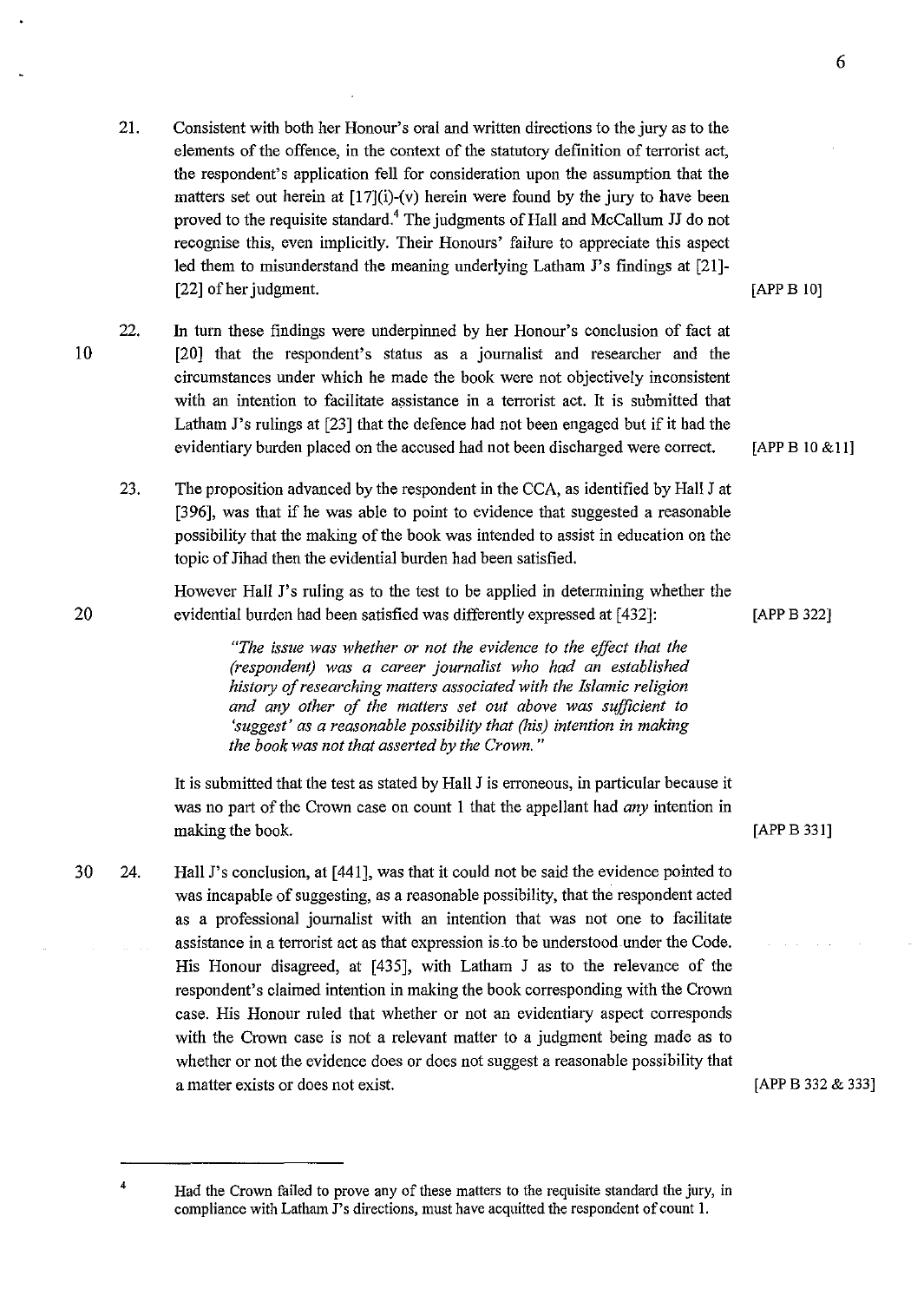25. McCallum J, at [481] identified as the hypothesis sought to be left to the jury by the respondent, that the book was "... *not a terrorist manual, but rather a collection of works on the topic of jihad, published over many centuries, some controversial, others not, some by authors of great repute, and some in a form of Arabic which would not today be readily comprehensible to an ordinary Arabic speaker.* " 5 At [ 485] her Honour found: *"There was ample evidence from which a jury could conclude that the appellant's intention was to support his religion by preparing and publishing a properly-sourced collection of writings including religious rulings and other pieces condoning, and indeed encouraging, the ritual of assassination.* "

[APP B 334 & 345]

## *The approach of the Chief Judge at Common Law*

26. McClellan CJ at CL found, at [128], that the evidence relied on by the respondent was insufficient to discharge the evidentiary burden which fell upon him because to discharge that burden the evidence pointed to had to suggest a reasonable possibility that the making of the particular document was not intended to facilitate assistance in a terrorist act. His Honour found the evidence to which attention had been drawn by the respondent to be entirely neutral in relation to that issue. Apart from the book itself, without the respondent giving evidence or there being other evidence from which his intention could be inferred, the evidential burden could not be discharged.

[APPB 243]

It is plain that his Honour concluded, as did Latham J, that the respondent's background as a journalist interested in the Islamic religion and its advancement said nothing one way or the other as to his intention in making the book.

- 27. It is submitted that McClellan CJ at CL and Latham J were correct. It is further submitted that the content of the book, especially chapter 10, speaks for itself. The matters pointed to by the respondent as engaging the defence were more consistent with him being a journalist interested in the Islamic religion (as he propounds it to be) whose intention was to support the religion by justifying and encouraging the assassination of the targets in Chapter 10 as the *means* of advancement of the religion. $6$  Thus the evidence was incapable of engaging the defence and Latham J rightly declined to allow it to be considered by the jury.
- 28. The soundness of the reasoning of McClellan CJ at CL and Latham J is illustrated by considering the direction the trial judge will be obliged to give to the jury if the majority in the CCA are upheld on ground 4. Latham J's directions as to the meaning of terrorist act and the elements of count I were accepted by the respondent as correct. Applying the direction sought by the respondent as set out at [20] herein, the requisite direction would appear to be as follows:

30

20

*<sup>5</sup>*  The evidence (of the Crown translator, Dr Gamal) concerning the form of Arabic referred to did not relate to Chapter 10. It related to some of the articles of antiquity in the first half of the book.

<sup>6</sup>  It is difficult to construe McCallum J's finding at [485] referred to at [24] herein as having a different meaning.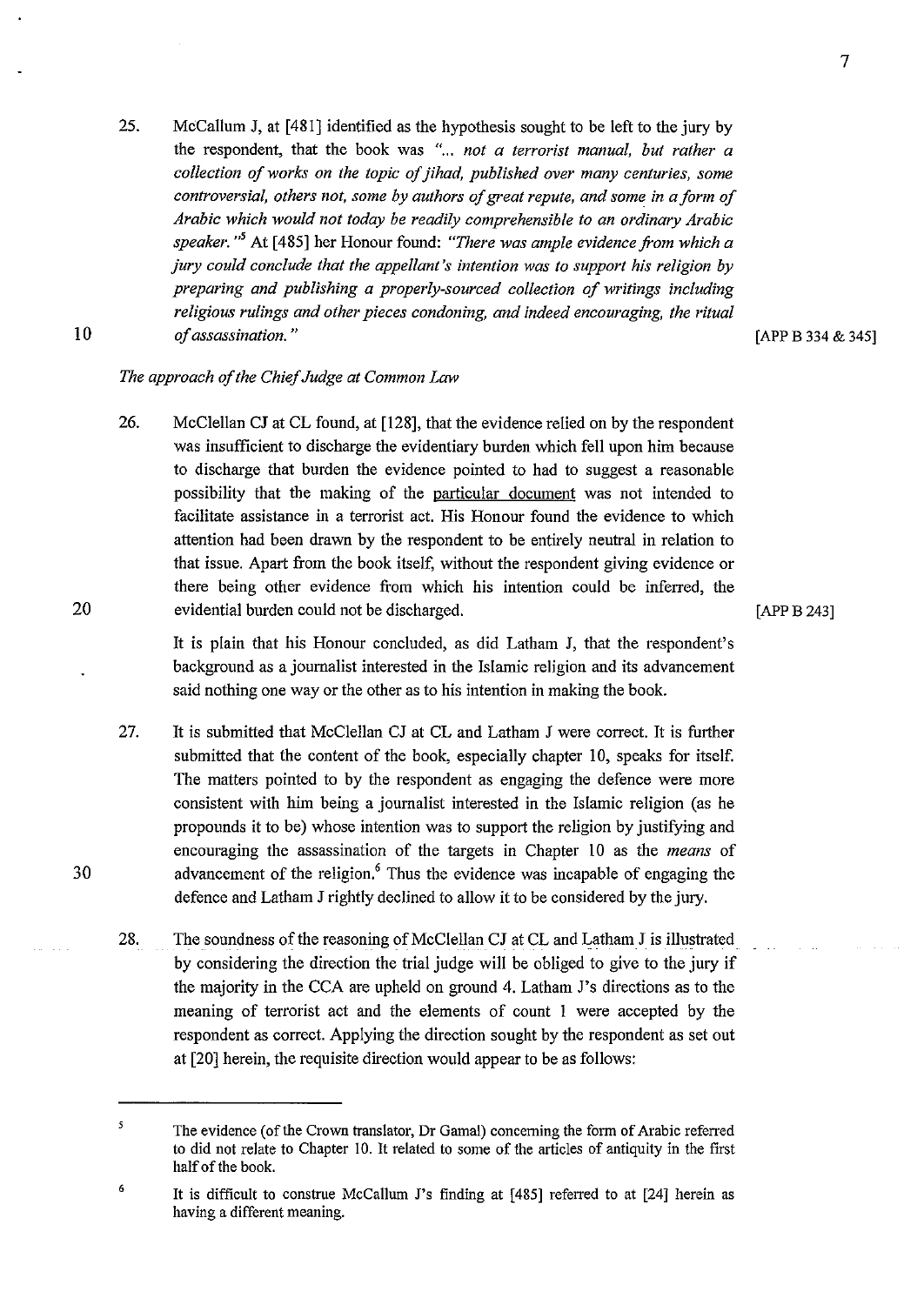*Directions as to count 1 as per Latham J's written directions (a) to (e)(i)-(v)* 

BUT

*(vi)* lf *the above elements are proved beyond reasonable doubt you must not find the accused guilty of the offence charged in count 1 unless you find the Crown has also proved beyond reasonable doubt that in making the book the accused intended to facilitate assistance in a terrorist act.* 

29. Such a direction, or any variation of it, would not be reconcilable with the directions as to the elements of the offence, in particular those at paragraph  $(e)(i)$ -(v). Proof beyond reasonable doubt that the respondent, in making the book, was aware that it was connected with assistance in a threat of action against the targets of assassination in Chapter 10 and was aware of the intention by the threat of such action to advance a religious cause and was aware of the intention by the threat of such action to coerce or influence by intimidation one or more of the parties in  $(e)(iii)$  and was aware that the threat of such action, if carried out, would cause death or risk of death etc as set out in (e)(iv), of itself must constitute proof beyond reasonable doubt that he intended to facilitate assistance in a terrorist act.

## 20 *Two questions arose*

- 30. The respondent's application before Latham J for the direction set out at [19] herein gave rise to two questions, namely whether the s.I01.5(5) defence had been engaged and, if so, whether the respondent had discharged the evidential burden on him as a prerequisite to the defence being left to the jury. As McClellan CJ at CL pointed out at [113], the respondent's submissions to the CCA did not address Latham J's finding that the defence was not engaged but were concerned with the issue of the evidence necessary to discharge the evidential burden. Latham J's conclusion that the defence had not been engaged, which the appellant submits should be upheld by this Court, was based on her Honour's reasons at [13]-[22]. In the CCA Hall and McCallum JJ separately [APP B 8-10] reasoned to the conclusion that Latham J's construction of the statutory provisions was erroneous. It is submitted that the suggested direction set out above illustrates the correctness of Latham J's finding that the defence had not [APP B 325-32  $\&$ been engaged. 341-44]
- 31. While it is accepted that the respondent only had to point to evidence suggesting a reasonable possibility that his intention in making the book was not to facilitate assistance in a terrorist act, the evidence relied on had to have the capacity of doing so. It could not be, as McClellan CJ at CL correctly found, entirely neutral as to the respondent's intention in making the particular document. It had to suggest, as Latham J correctly found, more than a *mere* possibility that in making the book the respondent lacked the proscribed intention.

10

40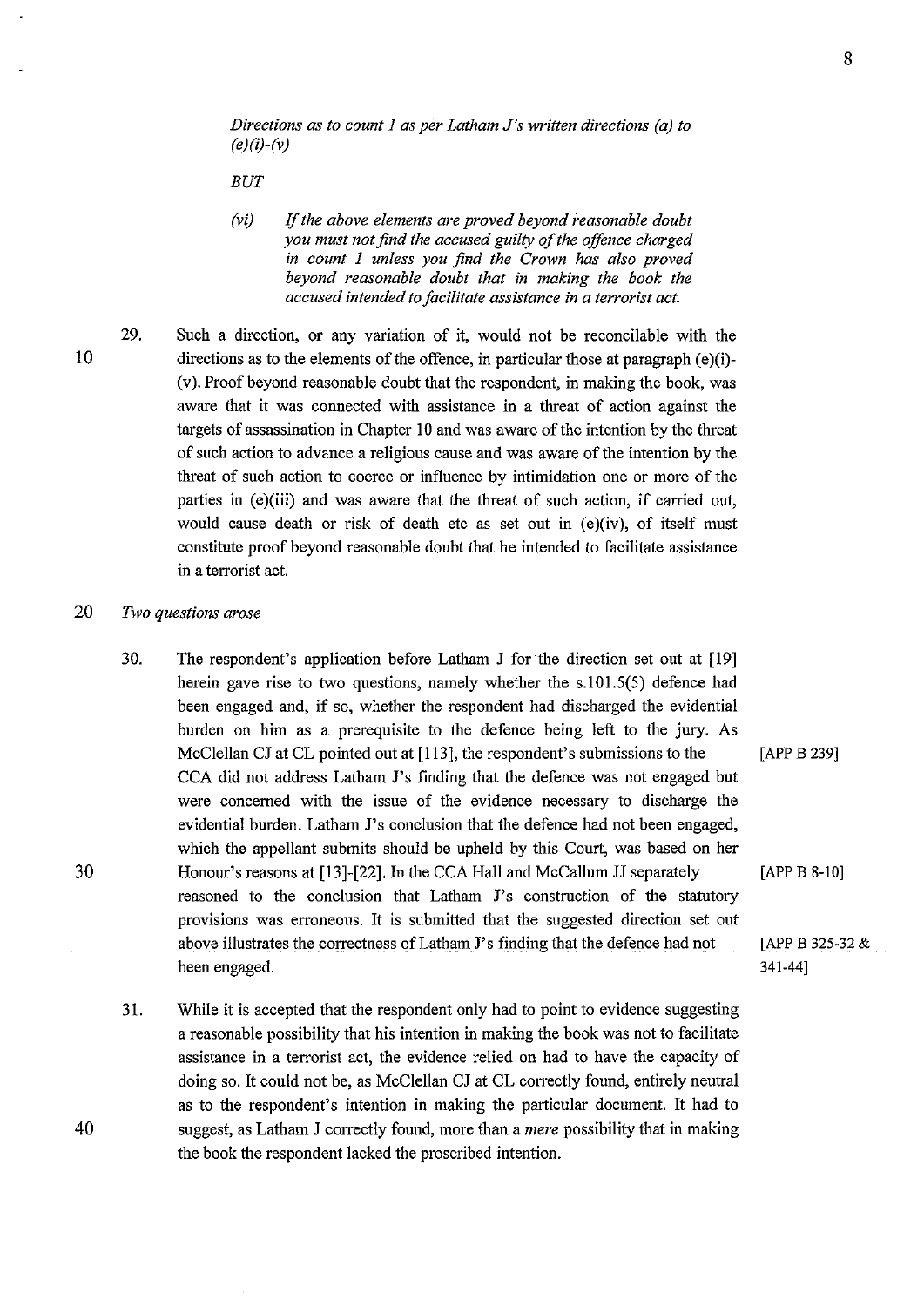- 32. The appellant does not cavil with Hall J's acceptance at [394] that slender evidence will suffice to satisfy an evidential burden in relation to a negative state of affairs. However the respondent's case identified by Hall J at [396] was that the evidence suggested a reasonable possibility that the making of the book was intended to assist in education on the topic of jihad. This proposition confronts the problem identified by Latham J at [9] in that it ignores the nature of the book's contents, in particular the endorsement of assassination and other violent acts carried out in the cause of *'jihad'.* It is submitted that a similar error was made by McCallum J at [485] in identifying, based on the evidence, the suggestion of a reasonable possibility that the respondent's intention was to support his religion by preparing and publishing a properly-sourced collection of writings including religious rulings and other pieces condoning, and indeed encouraging, the ritual of assassination. [APP B 322] [APP B 7] [APP B 345]
- 33. In each instance the reasonable possibility said to be suggested by the evidence must be evaluated in the context of the contents of the book, particularly chapter 10. Hall J took up the Crown's example, put to Latham J, of the terrorism consultant or adviser to government and law enforcement agencies who collects and collates material advocating the commission of terrorist acts in the course of his or her employment but without any intention to facilitate assistance in a terrorist act. His Honour did so to illustrate the relevance of a person's occupation as bearing on his or her intention in collecting or compiling a document. This analysis overlooks both the content of the particular document, i.e. the book, and the distinction between a person who merely collects another's document and one who makes the particular document, including the manner of its collation and editing, and is therefore responsible for its content and also its place and manner of publication, as occurred here.<sup>7</sup> [APP B 245]
- 34. The evidence established that the respondent, in making the book, both selected and associated himself by personal endorsement with the content of Chapter 10 and its advocacy of assassination as the *means* of advancement of the Muslim religion. Hall and McCallum JJ failed to confront the issue arising under s.l01.5(5) namely, that the intention suggested to be open as a reasonable possibility was a terrorist intention as defined in  $s.100.1(1)$  of the Code. On the facts of this case and having regard to the definition, their Honours' approach cannot be reconciled with supporting a religion by the making and publication of a document that knowingly encourages assassination. The definition of terrorist act captures an action or threat of action done or made with the intention of advancing a political, *religious* or ideological cause. It is difficult to regard supporting a religion by the above conduct as falling outside the definition (assuming the other criteria in the definition are satisfied, which by the jury's verdict on count I is the case here).

40

30

10

<sup>&</sup>lt;sup>7</sup> The terrorism consultant postulated by the Crown does not make and publish a document personally *"advocating the* ruthless *slaughter of innocent persons in the name of religion",* per McClellan CJ at CL [135].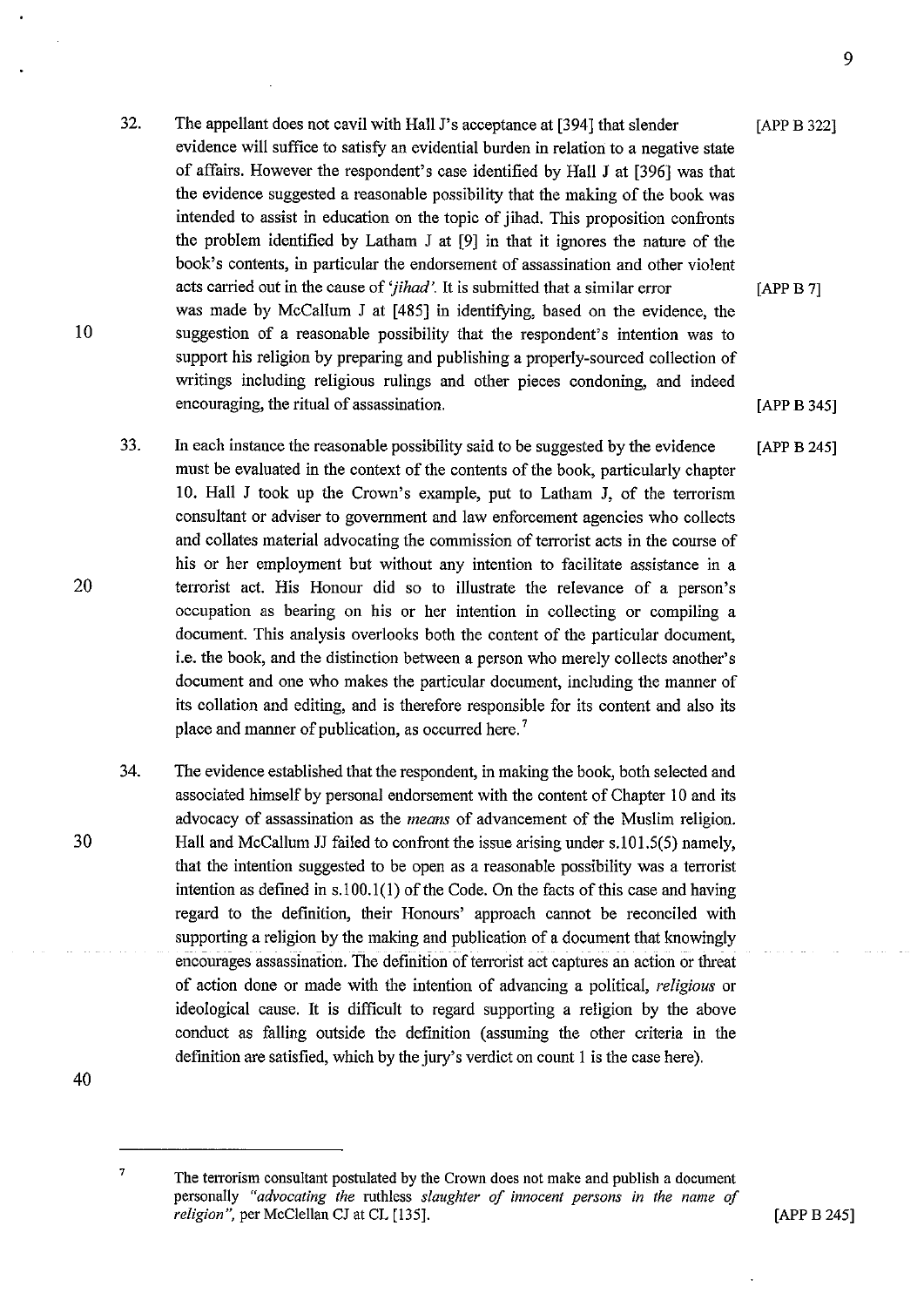- Hall J's remarks at [441] appear to accept that it is a legitimate exercise of professional journalism to make and bring about the publication on a terrorist [APP B 333]
- website under a false name of a document such as the book. The appellant submits that on the facts of this case it is not open as a reasonable possibility for the respondent's conduct to be that of a professional journalist acting with an intention that was not to facilitate assistance in a terrorist act.
- 36. McCallum J's finding at [485] that there was a reasonable possibility suggested by the evidence that the book was not intended by the respondent to facilitate assistance in a terrorist act accepts his proposition cited at [484], which her Honour encapsulates as the respondent supporting his religion by including in the book religious rulings and other pieces condoning and encouraging the ritual of assassination. [APP B 345] [APP B 344]
- 37. At [ 486] McCallum J accepted a submission put by counsel to the trial judge that for the purpose of s.101.5(1) "the mere urging of a terrorist act is not sufficient"; whilst such conduct might be criminalised under s.101.1 it would not be captured by s.l01.5(1). McCallum J found that this argument alone pointed to a reasonable possibility that the book was intended for some purpose different from that identified in  $s.101.5(5)$  – albeit one that sounded in count 2 on the indictment. It is submitted that her Honour's acceptance of the argument, relevant to count I, that the urging of a terrorist act was not sufficient to make out the offence is misconceived. While it is not an element of the count I offence that a person urges a terrorist act the fact of urging a terrorist act is relevant to whether a document is connected with assistance in a terrorist act and the maker knows of that connection. A person who makes a document urging a terrorist act may readily be seen as one who knows the document is connected with assistance in a terrorist act if it is established, as here, that the document (objectively) is connected with assistance in a terrorist act. [APP B 345]
- 38. To the extent that any of the evidence pointed to by the respondent suggested a reasonable possibility that the book was intended by him to support his religion, as separately identified by Hall and McCallum JJ, it is difficult to see how a religion which encourages its followers to assassinate the non-believers targeted in the chapter *"Reasons for Assassination"* by the means detailed therein is not itself a religion which threatens action with the intention of advancing a religious cause, being a threat made with the intentions set out in paragraph (c) of the definition of terrorist act.<sup>8</sup> Although there is evidence the respondent made the book with the intention of supporting his religion, that fact does not engage the s.101.5(5) defence where the chosen means of support is the assassination of nonbelievers.

30

10

35.

<sup>&</sup>lt;sup>8</sup> It is not the appellant's case, nor was it put by the Crown below, that the Islamic religion advocates violence. The appellant's position throughout is fairly summarised by McClellan CJ at CL at (135] which focuses on the manner in which the respondent has sought to use the Islamic religion to justify his conduct.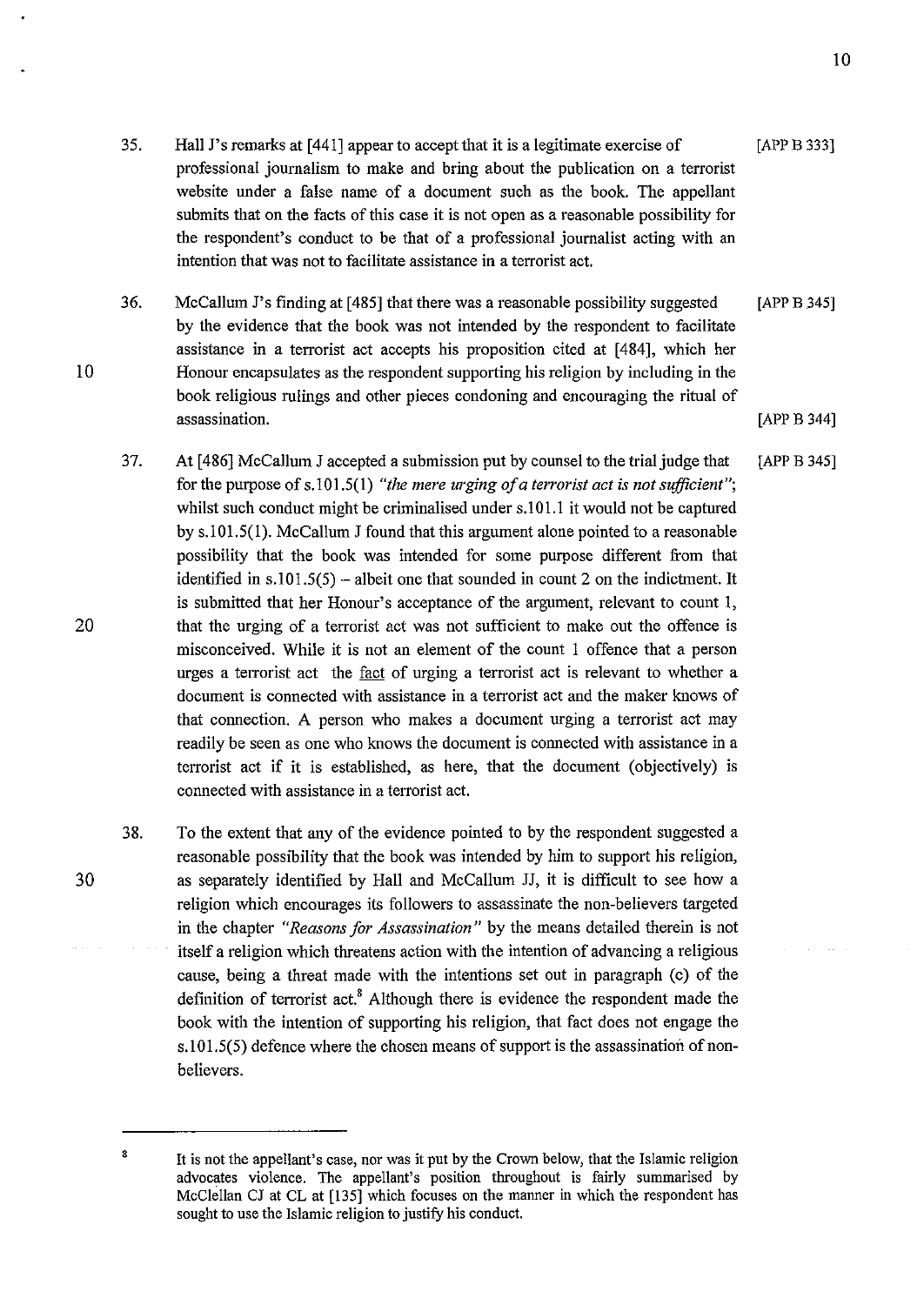39. The intention of supporting one's religion does not engage the defence if the acts of support constitute a terrorism offence or where the religion is relied on as justifying the commission of terrorist acts. Any so called religion which urges the commission of terrorist acts in support of its advancement cannot provide its supporters, whether journalists, clerics or laypersons, with the s.101.5(5) defence if they, in turn, in order to advance their religious cause, knowingly make a document which objectively is of assistance in a terrorist act.

### **Notice of contention**

- 10 40. The respondent's arguments in support of his contentions are not yet known to the appellant.
	- 41. The contentions concern the phrase *"connected with"* in s.l01.5(1) raised before the CCA with respect to conviction appeal ground 3. Consideration of the contentions as to Latham J's directions should commence with the relevant direction sought by the respondent at his trial, which was in the following terms (as set out in Vol2 of the CCA Appeal Book at 555-6):

*"You must be satisfied beyond reasonable doubt that the book was connected with assistance in a terrorist act. The words 'connected with' mean that the book must itself have been capable of directly assisting in the commission of a terrorist act. A mere remote connection will not suffice. The word 'assistance' is, of course, a word that is used in everyday language and* is *to be understood in that sense, that is aiding, making easier or facilitating.* "

In his submissions to the CCA on conviction appeal ground 3 the respondent departed significantly from the direction he had sought at his trial, as pointed out by McClellan CJ at CL at [64]-[68]. The matters of contention now seek to depart further from the application made to the learned trial judge.

42. A fundamental issue with respect to ground 3 is whether Latham J erred in failing to accede to the respondent's application to direct the jury in the terms he sought. The respondent was not granted leave by the CCA pursuant to rule 4 of the Criminal Appeal Rules to argue that Latham J had erred, not in failing to give the direction sought, but in failing either to re-formulate the direction or to formulate a direction not sought. The position is analogous to that discussed by McHugh J in *Papakosmas v R* (1999) 196 CLR 297 at [72] in that there is only an error of law if the trial judge erroneously declines to give directions in the terms sought by the applicant. The problem was succinctly addressed by Simpson J in *Vickers v R* [2006] NSWCCA 60 at [74] as to what would be an *"extraordinary"* burden cast upon a trial judge in the circumstances there discussed, which by analogy applies to the position confronting Latham J. In *Vickers* Simpson J also discussed the proviso under s.6 of the Criminal Appeal Act (NSW) 1912 at [104]-[115] in the context of *Weiss v R* (2005) 80 ALJR 442 at [42]-[43].

[APP B 225-226]

30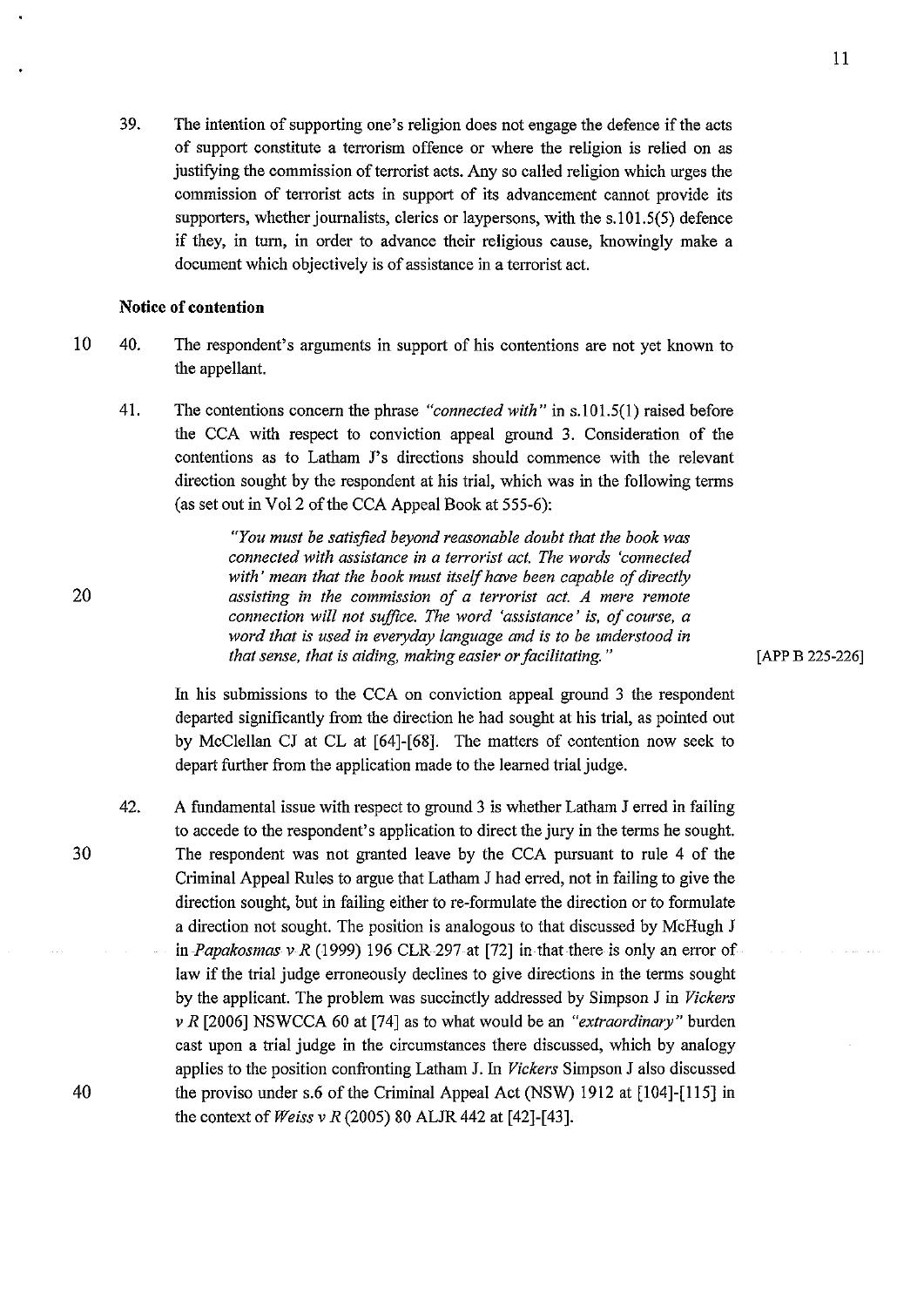#### *Benbrika*

- 43. It is assumed that the respondent will seek to support his contentions by relying, inter alia, on the decision of the Victorian Court of Appeal ("the VCA") in *Benbrika & Ors v R* [2010] VSCA 281. There attention was directed to the meaning of the cognate expression *"connected with preparation for a terrorist act"* in s.l01.4(1) of the Code. The learned trial judge in *Benbrika,* in directing the jury as to the elements of that offence, had addressed the meaning of the phrase *"connected with",* but not as part of this cognate expression. On the other hand, Latham J in directing the jury as to the elements of the count I offence, did not limit the direction to the words *"connected with"* but addressed the meaning of the phrase *"connected with assistance in an action or threat of action"* in the context of the evidence.<sup>9</sup> This is a critical distinction.
- 44. The VCA in *Benbrika* at [323] held that the words *"connected with"* take their meaning according to the context in which they are used. The court rejected the proposition that there must be a *direct* connection with a terrorist act. At [315] the VCA addressed the process of determining whether the requisite connection exists as follows:

*What will determine whether the requisite connection exists? It seems to us that, as a matter of ordinary language, a thing cannot be said to be 'connected with preparation for a terrorist act' unless:* 

- *(a) a terrorist act is proposed or contemplated (whether or not a decision has been made as to what kind of terrorist act it will be);*
- *(b) some activity in preparation for that terrorist act is underway, or is proposed, or contemplated (whether or not a decision has been made as to what kind of activity it will be) {'preparatory activity'}; and*
- *(c) the thing is being used, or is intended to be used, in aid of that preparatory activity.*

At [316] the court held the requirement that some preparatory activity be underway or in contemplation follows from the key words *'connected with preparation'*. This emphasises the significance of construing the cognate expression *'connected with preparation for a terrorist act* '. <sup>10</sup>

45. At [316] the court held that the *'connection'* which s.l01.4(1) requires is not a property of the thing itself but a function of the intentional purpose which must be shown to have existed (at the time of possession), with respect to both the terrorist act and the use of the thing. The VCA disagreed, at [323]-[324], with the

20

<sup>9</sup>  Latham J's directions are, relevantly, set out in McClellan CJ at CL's reasons at [65]: [APP B 225].

<sup>10</sup>  As expressly recognised by McClellan CJ at CL at [91] the question, relevant to count I, was not whether the words *"connected with"* gave rise to ambiguity, but whether the words *"the document is connected with* ... *assistance in a terrorist act"* **gave rise to ambiguity:**  [APPB 232].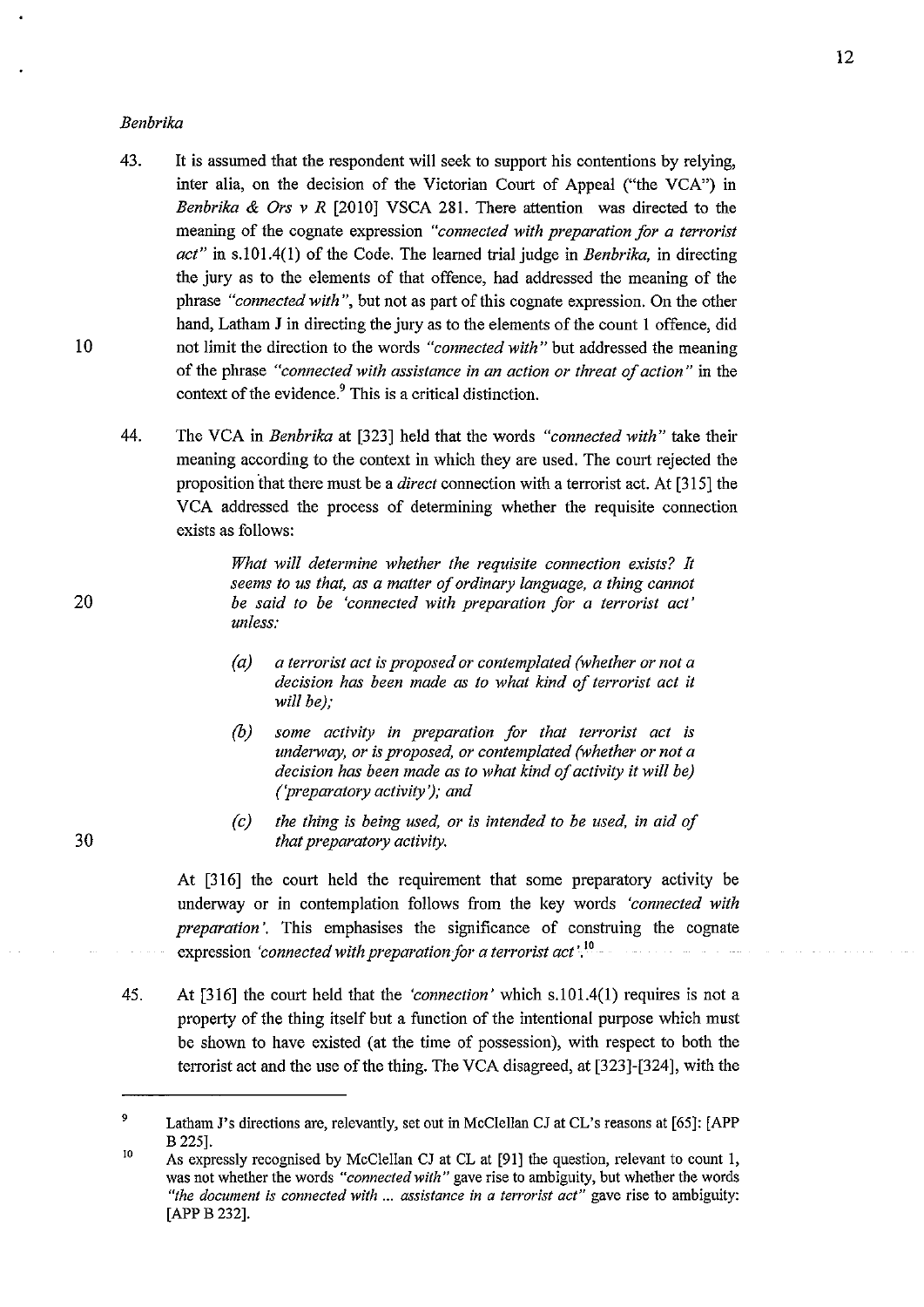English cases such as *R v Zafar* [2008] QB 810, undertaking a careful analysis of *Zafar* at [325]-[334] in doing so.

### *The approach of McClellan CJ at CL*

- 46. His Honour summarised the respondent's arguments at [63]-[78] and the [APP B 224-230] appellant's arguments at [79]-[85]. His Honour's remarks at [89] are especially pertinent, in particular as to why Part 5.3 of the Code is intended to operate expansively. At [98] his Honour identified a specific problem in *Benbrika* which is not present in this case. There the thing possessed was an inanimate object and Benbrika's possession of it may have been innocuous. The thing alone could not determine whether there was the relevant connection. For this reason the VCA said that before Benbrika could be found to have committed the offence charged [APP B 231] there had to be a terrorist act for which preparatory activity was, at least, in [APP B 234] contemplation; this highlighted the problem with the trial judge's direction in *Benbrika.* McClellan CJ at CL adopted as correct the statement of the VCA in *Benbrika* at [324] to the effect that the relevant question is not whether there is a *'direct'* connection between the thing and the act of preparation. [APP B 234]
- 47. At [101] his Honour pointed out that the (count I) charge confronting the respondent was making a *"document connected with assistance in a terrorist act.* " The connection was found within the document itself which described methods of assassination, being terrorist acts, organisation of effective assassination teams and identified prospective targets for assassination. This was sufficient to identify the fact that the document itself described a variety of terrorist acts from which the jury could conclude that the document was connected with assistance in a terrorist act. Proof of a separate terrorist act was not required. His Honour found (correctly) that Latham J had appropriately confined the jury's deliberation to the issues raised at the trial and directed its attention to the content of the document which the respondent was proved to have created. As McClellan CJ at CL said, Latham J's direction was faithful to the words of the section and placed the words *"in connection with"* in their appropriate context. No gloss was placed on those words (contra *Benbrika).* [APP B 235]

#### *The approach of Hall* J

48. His Honour summarised the arguments of the parties (respondent: [308]-[317]; appellant: [318]-[328] before discussing *Benbrika* at [334]-[357]. At [362] Hall J [APP B 294-306] found that s.101.5(1)(b) "... presupposes that a terrorist act is in contemplation *or that a decision has been made in favour of such an act or acts have been or will be taken by someone towards the commission of a terrorist act. Additionally, the appellant must have knowledge of one or more such acts. It is both the making of the document and the maker's knowledge of facts concerning a terrorist act or acts which is fundamental to the criminality of an offence under that provision."* At [364] his Honour left to one side for the purposes of consideration a document that explicitly refers to it having been made for the [APP B 308] purpose of preparing for or assisting in a particular or proposed or contemplated terrorist act. His Honour plainly considered that the book was not such a

20

10

30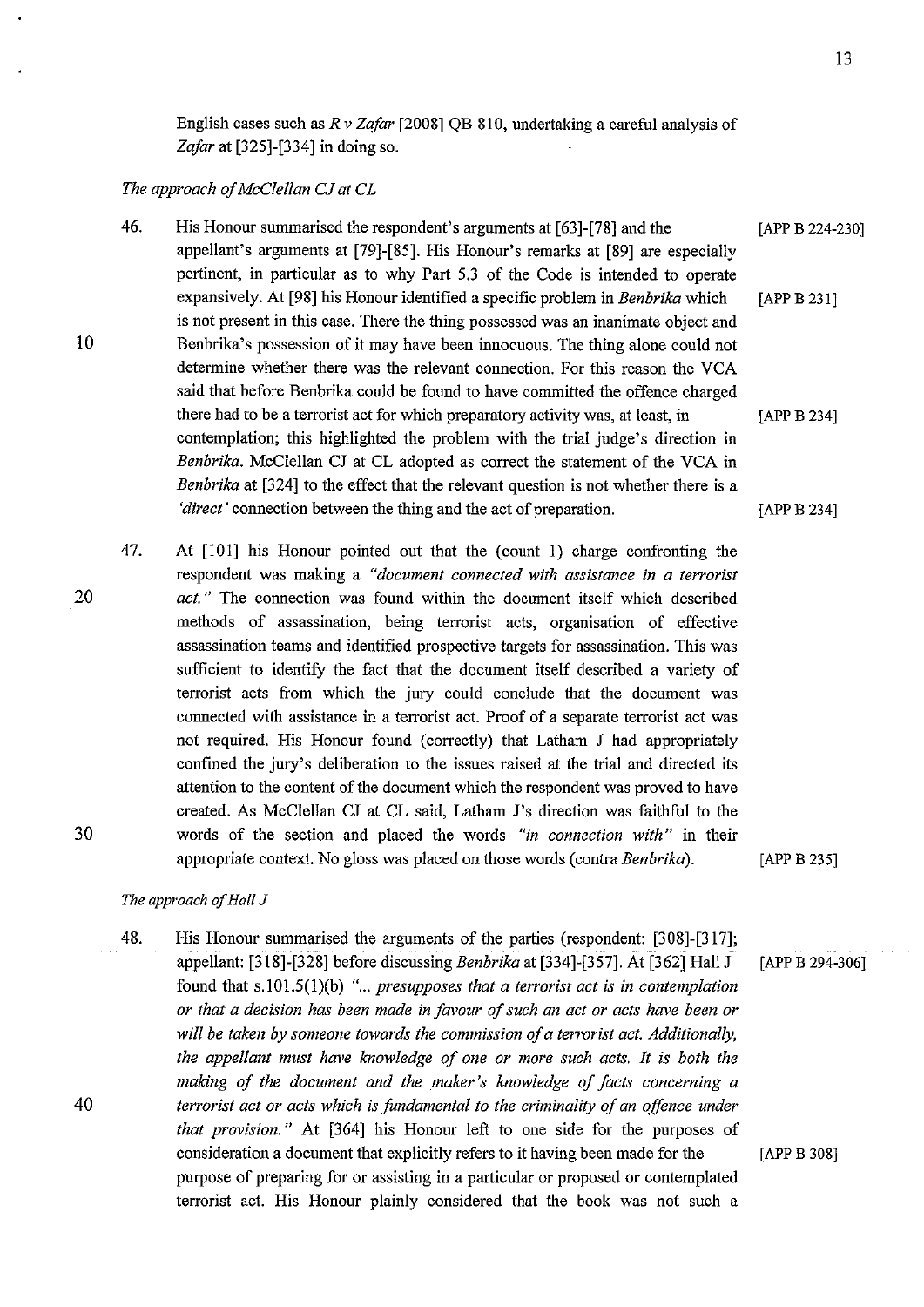document. It is submitted that in this respect Hall J was in error.<sup>11</sup> Both McClellan CJ at CL and McCallum J correctly found that a jury was entitled to [APP B 235 and 340] conclude to the requisite standard that the contents of the book sufficiently established a connection with a proposed or contemplated terrorist act: at [101] and [465].

- 49. At [361] Hall J stated that a document containing material indicating support for the concept of *"terrorism"'* in a broad or unspecified way is not a document that is relevantly connected with a terrorist act (within the meaning of the Code), even if the book in question (or some parts of it) may be seen to be capable of being a source of inspiration or information to a *"would-be"* terrorist. His Honour clearly was of the view that the book falls into this category. It is submitted that in this respect Hall J was in error. In particular, there is no ambiguity in Chapter 10 in relation to the justification for assassination, the targets for assassination, the means of assassination and the duty of true Muslims to carry out acts of assassination in support of the Islamic religion. This is not, as Hall J concluded, " ... *support for the concept of 'terrorism' in a broad or an unspecified way.* " It is a call to terrorist arms knowingly made by the respondent, caused to be put up on a terrorist website by him, with his personal endorsement of the carrying out of any and all of the multiple acts of terrorism in Chapter 10 against specific targets by specific means as a religious duty.
	- 50. At [369] Hall J set out six propositions elucidating his opinion as to the interpretation of s.101.5(1)(b), including the establishment of the requisite connection between making a document and assistance in a terrorist act ifthere is evidence that the document was made for the purpose of it being used in aid of the commission of (including the preparation for) a terrorist act. The effect of these propositions was crystallised by his Honour at [370]. Hall J found that [APP B 310-311] Latham J's directions in relation to the meaning of the expression "is *connected with"* were erroneous in failing to provide information or guidance to the jury on the particular meaning attaching to the statutory formulation. There needed to be a direction that to establish the relevant connection, it was necessary that there be evidence, and that the jury was satisfied on that evidence, that the book was connected with assistance in a terrorist act that, at the time of making the book, was either proposed or contemplated or to an activity that was proposed, contemplated or was under way in relation to a terrorist act.
	- 51. It is submitted that his Honour's construction of the phrase *"is connected with"*  in  $s.101.5(1)(b)$  should not be accepted and the separate but basically consistent opinions thereon of Latham J, McClellan CJ at CL and McCallum J should be preferred. Alternatively, should this Court finds that Hall J's interpretation is correct, it is submitted his Honour erred in failing to fmd that the content of the book of itself satisfied the tests propounded and that Latham J's directions

10

<sup>&</sup>lt;sup>11</sup> At [366] Hall J addressed the circumstance that where there is no explicit or sufficient evidence from the contents of the document of the requisite connection there must be evidence that satisfies the requirements referred to in *Benbrika:* [APP B 309].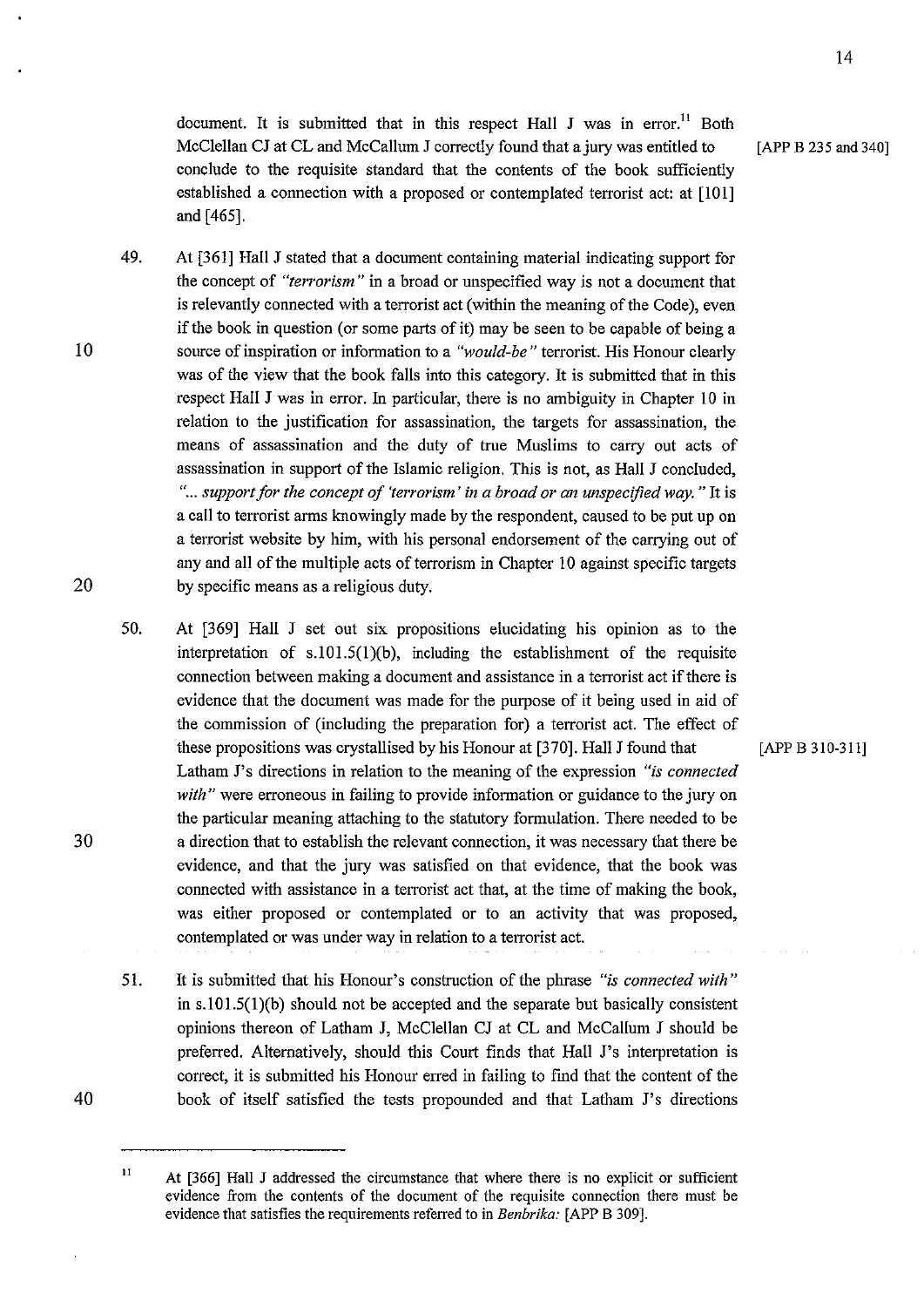previously referred to, especially those in paragraph (e)(i)-(v), were adequate to satisfy the relevant test.

#### *The approach of McCallum* J

- 52. At [451] her Honour, on ground 3, agreed with McClellan CJ at CL for reasons that differ slightly from those given by his Honour. Her Honour's starting point in considering the alleged misdirection with respect to the words *"connected*  [APP B 335] *with*" was to identify, at [454], the physical and fault elements in the s.101.5 [APP B 336] offence. 1n this case there is no issue in relation to the *'default'* element of the physical element of the offence, namely that the respondent intended to make the book. 12 At [456] McCallum J identified the importance of the content of the elements of the offence being informed by the definition of terrorist act in s.lOO.l of the Code i.e. an act done with certain specified intentions. However those intentions are not fault elements of the offence but rather they identify the character of the action that falls within  $(2)$  of the definition of terrorist act.<sup>13</sup>
- 53. At [460] McCallum J respectfully disagreed with the conclusion of the VCA in *Benbrika* at [315] as to the requirements necessary to be satisfied for a thing to be said to be connected with preparation for a terrorist act. It is submitted that her Honour's findings at [461]-[463] that, in effect, a document such as the book can be said to satisfy the requirement that it be *"connected with* ... *assistance in a terrorist act*" within the meaning of s.101.5 without requirements such as those identified in *Benbrika* being satisfied should be upheld by this Court. That is, *Benbrika,* properly understood, does not stand for the propositions identified by [APPB 338] Hall J at [362]-[373] with respect to the 101.5 offence of *making* a document [APP B 338-339] such as the book.  $\qquad \qquad \text{and } 308-312]$
- 54. The VCA in *Benbrika* had no occasion to address the qualitative difference between mere possession of an inanimate object and the making of a document which, necessarily, is an act of a different character, investing the maker with knowledge of its content *at the time* it is made. On the facts of this case the book could not have been made without the respondent intentionally selecting its content, determining its compilation and formatting, and composing his words of personal endorsement. The respondent therefore knew both the content of the book at the time it was made and of its connection with assistance in a terrorist act. Evidence of what was done during the process of making the book can also be, and was, evidence of the respondent's knowledge of that connection.
- 55. Alternatively, should this Court decide that McCallum J's approach in disagreeing with the conclusion of the VCA in *Benbrika* as identified above was not open, it is submitted the Court will uphold McClellan CJ at CL's position that

15

20

<sup>12</sup>  Intention being the *'default'* element pursuant to ss.5.1 and 5.6 of the Code as no fault element is specified in respect of the first physical element of the offence i.e. the making of the document.

<sup>13</sup>  Per Spigelman CJ (McClellan CJ at CL and Sully J agreeing) in *Lodhi v R* [2006] NSWCCA 121 at [80]-[91].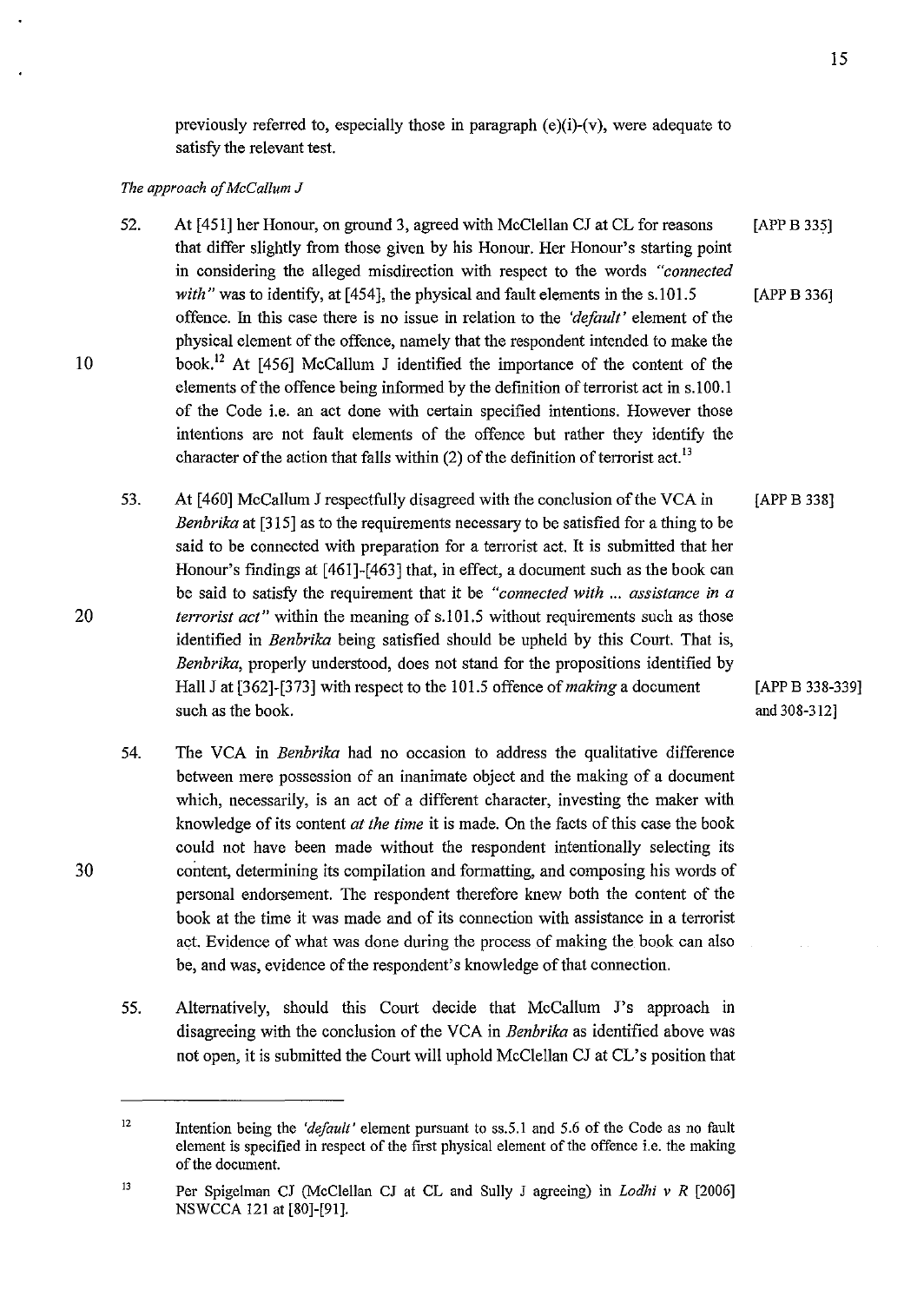*Benbrika* is distinguishable from this case for the reasons previously submitted and therefore the grounds of contention should be dismissed.

#### *Conclusion*

10

20

- 56. McClellan CJ at CL was correct in finding, at [101], that the book itself described a variety of terrorist acts from which the jury could conclude that the document was connected with assistance in a terrorist act (proof of a specific act not being required). His Honour also correctly found that, having regard to Latham J's directions, they were acts contemplated by the respondent. His Honour's acceptance, at [102]-[104], of the correctness of Latham J's approach, in the context of the evidence, was appropriate
- 57. In relation to all of the errors of the trial judge contended for, but particularly with respect to contention 4, it is submitted that Latham J's directions satisfied the requirements of proper directions as to the elements of the count I offence and, in their terms, encompassed a requirement for the jury to consider whether the commission of terrorist acts had in fact been in the contemplation of the respondent (whether by himself or others). This submission is supported by reference to paragraph 17 herein and the written and oral directions of the learned trial judge to the jury which, on its verdict on count 1, precludes the possibility that terrorist acts were not in the respondent's contemplation at the time he made the book.

#### Part Vll: Applicable constitutional provisions, statutes and regulations

- 58. (i) There are no applicable constitutional provisions.
	- (ii) The applicable statutory provisions as they existed at the relevant time are sections 5.1, 5.6, 13.1, 13.3, 13.4, 100.1 (as to the meaning of *"terrorist act"),* 100.4, 101.4 and 101.5 of the Criminal Code Act 1995 (Cth). Copies of those provisions are attached as Annexure "A". Those provisions, relevantly, are still in force, in that form, at the date of making these submissions, save that by the Anti-Terrorism Act (No. 127/2005), Schedule I, Item 3, subsection 101.5(3) was repealed and substituted by a new subsection 101.5(3) which took effect on 4 November 2005. A copy comprises the last page of the annexure. There are no relevant transitional provisions;
	- (iii) There are no applicable regulations.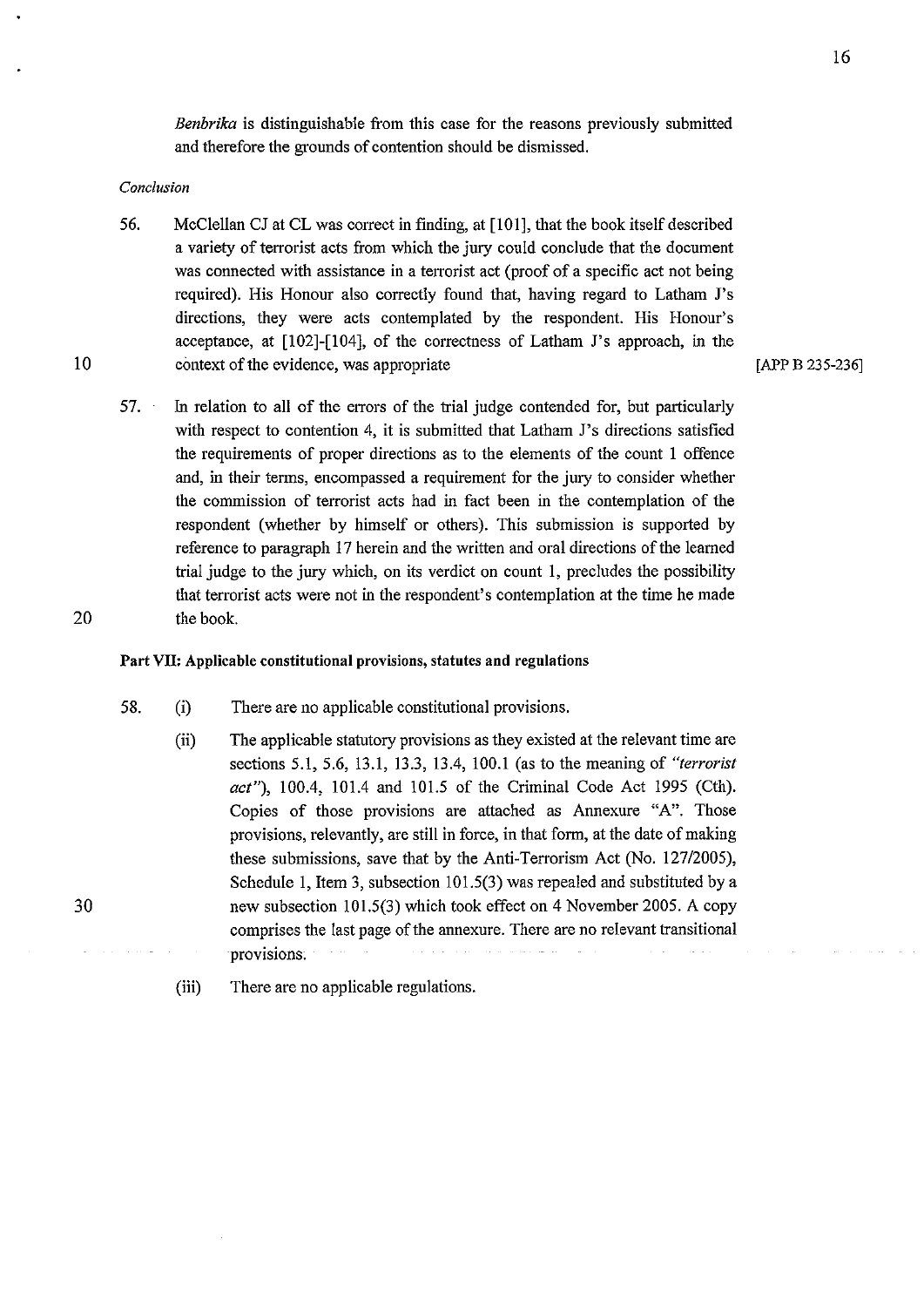# **Part Vlll: Orders sought**

- 59. (I) That the appeal be allowed.
	- (2) That the order of the court below quashing the respondent's conviction of the offence in count I in the indictment be set aside.
	- (3) That the respondent's conviction of the offence in count I in the indictment be restored.
	- ( 4) That the appellant pay the respondent's costs of the proceedings in this court.

10

PETER NEIL SC

Phone: 9231 3133<br>Fax: 9233 3885 Fax: 9233 3885 Email: pneil@ 16wardell.com.au

20

fan

SOPHIE CALLAN Phone: 9232 6785<br>Fax: 8023 9515 Fax: 8023 9515

Email: scallan@l2thfloor.com.au

Dated: November 2011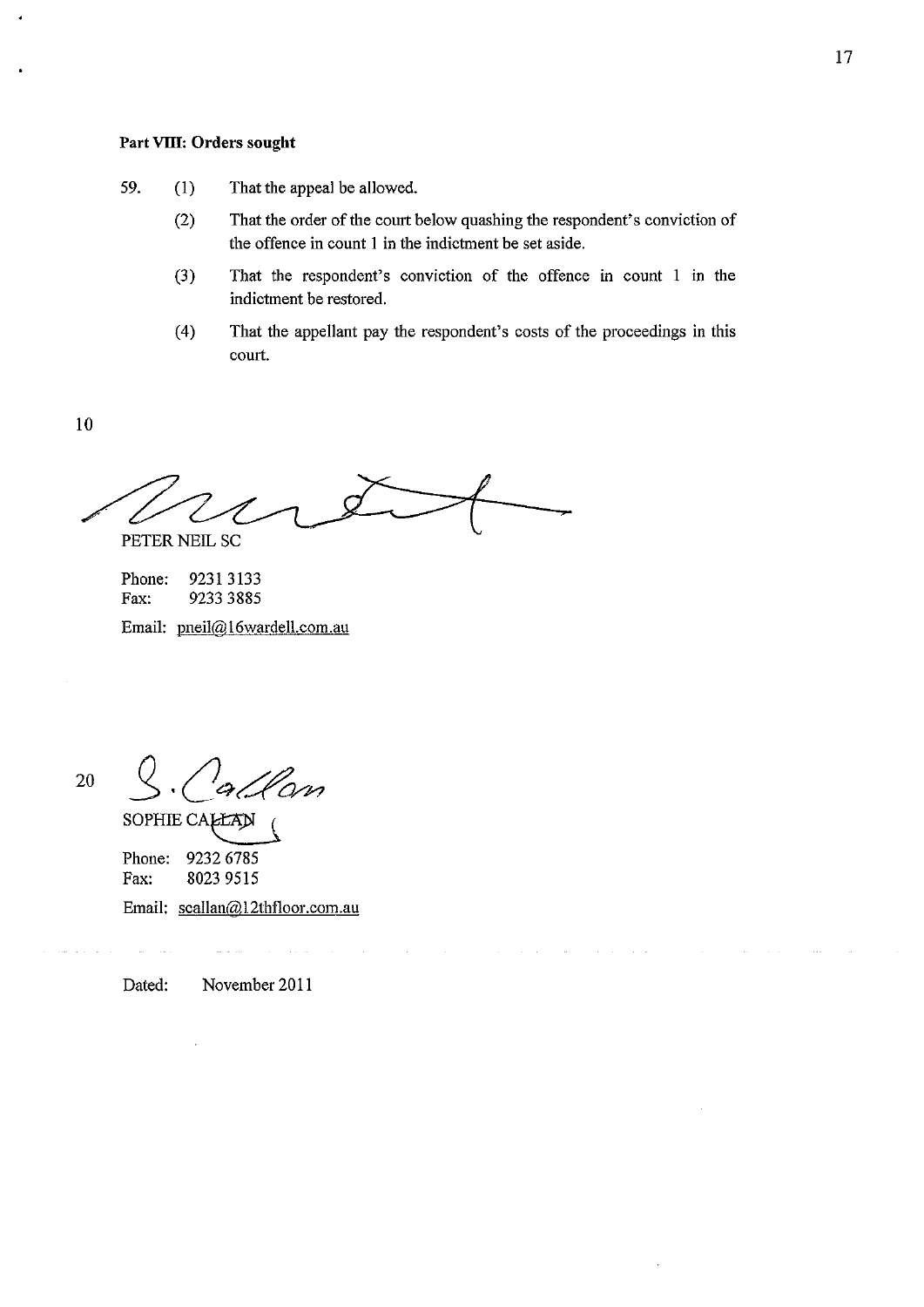*R*  $A$  *N*  $V$   $E$   $\times$   $U$   $R$   $E$   $\overleftrightarrow{A}$  Page 1 of 1 Page 1 of 1

Criminal Code Act 1995 (No. 12) / The Criminal Code / Chapter 2 - General principles of criminal responsibility / Part 2.2- The elements of an offence I Division 5- Fault elements I Section 5.1. Fault elements (consolidated to: 2011-10-31)

#### **Section 5.1. Fault elements**

*Scope: 24 May 2001 current to 31 October 2011* 

(1) A fault element for a particular physical element may be intention, knowledge, recklessness or negligence.

(2) Subsection (1) does not prevent a law that creates a particular offence from specifying other fault elements for a physical element of that offence.

Example: (repealed]

 $\sim$   $\sim$ 

 $\alpha$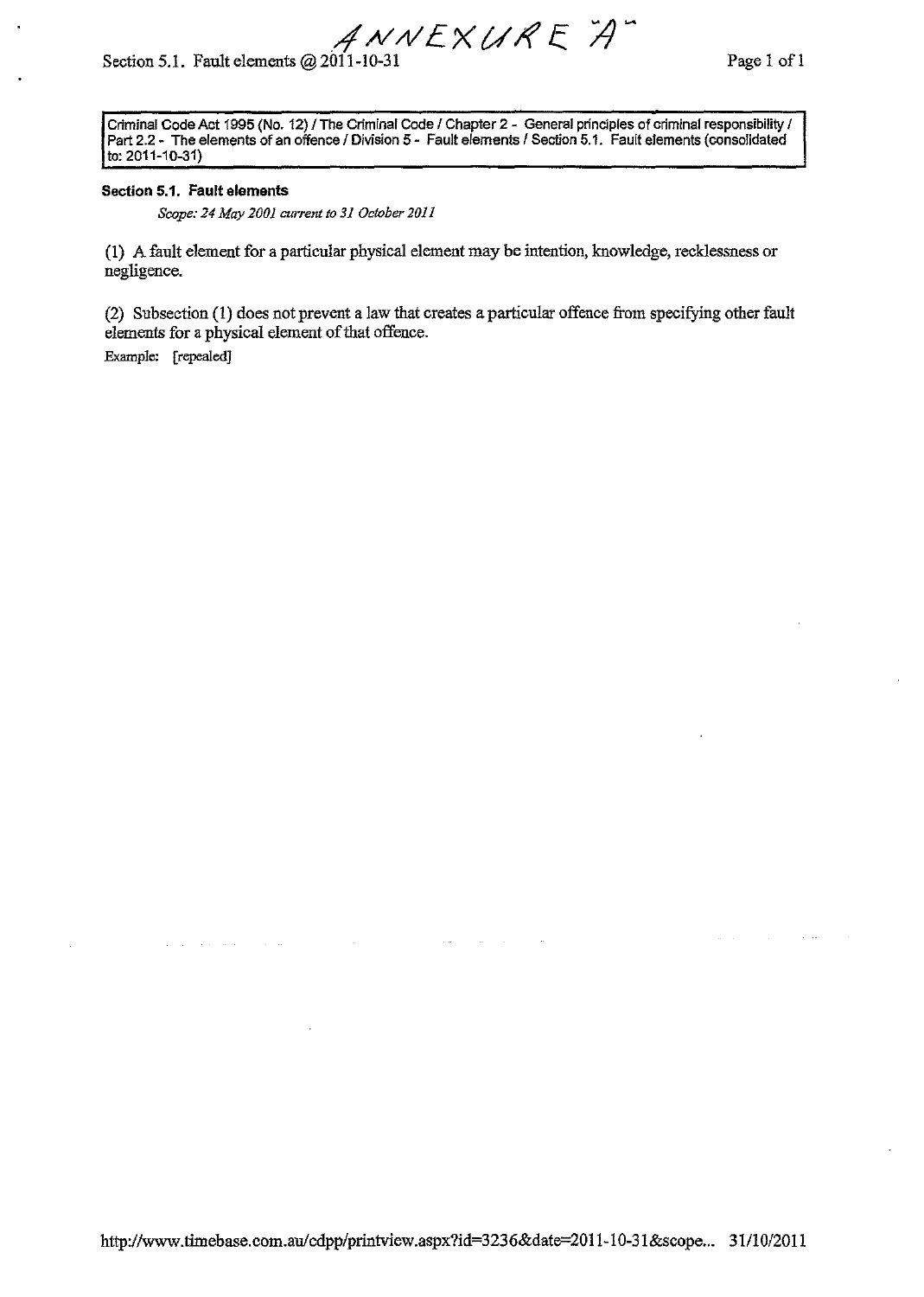Criminal Code Act 1995 (No. 12) / The Criminal Code / Chapter 2 - General principles of criminal responsibility / Part 2.2 - The elements of an offence / Division 5 - Fault elements / Section 5.6. Offences that do not specify fault elements (consolidated to: 2011-10-31)

#### **Section 5.6. Offences that do not specify fault elements**

*Scope: 24 November 2000 current to 31 October 2011* 

(1) If the law creating the offence does not specify a fault element for a physical element that consists only of conduct, intention is the fault element for that physical element.

(2) If the law creating the offence does not specify a fault element for a physical element that consists of a circumstance or a result, recklessness is the fault element for that physical element

Note: Under subsection 5.4(4), recklessness can be established by proving intention, knowledge or recklessness.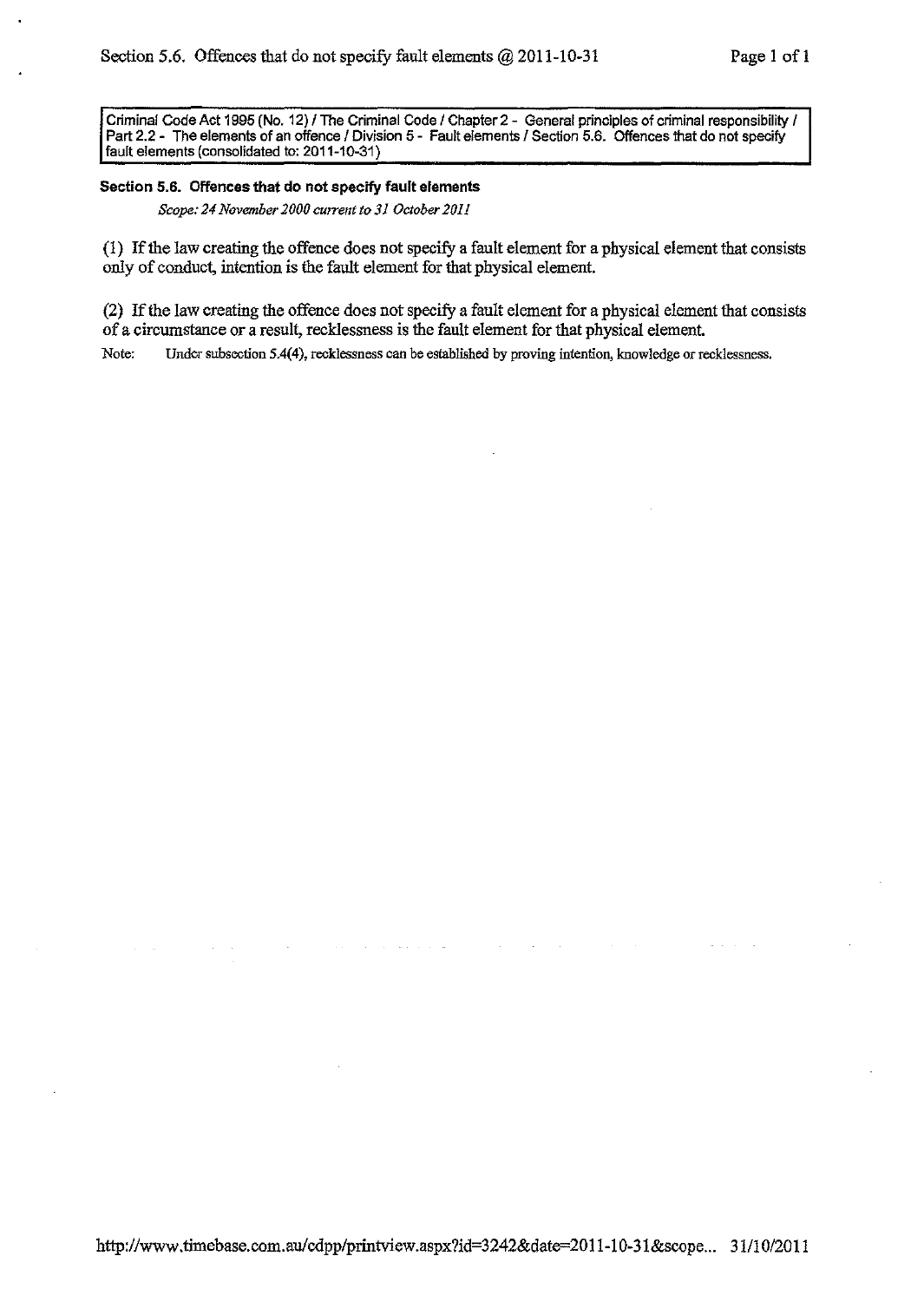Criminal Code Act 1995 (No. 12)/ The Criminal Code I Chapter 2- General prtnclples of criminal responsibility I Part 2.6 - Proof of crtminal responsibility I Division 13/ Section 13.1. Legal burden of proof-prosecution (consolidated to; 2011-10-31)

#### Section 13.1. Legal burden of proof-prosecution

*Scope: I January 1997 current to 31 October 2011* 

(1) The prosecution bears a legal burden of proving every element of an offence relevant to the guilt of the person charged.

Note: See section 3.2 on what elements are relevant to a person's guilt.

(2) The prosecution also bears a legal burden of disproving any matter in relation to which the defendant has discharged an evidential burden of proof imposed on the defendant

(3) In this Code:

*legal burden,* in relation to a matter, means the burden of proving the existence of the matter.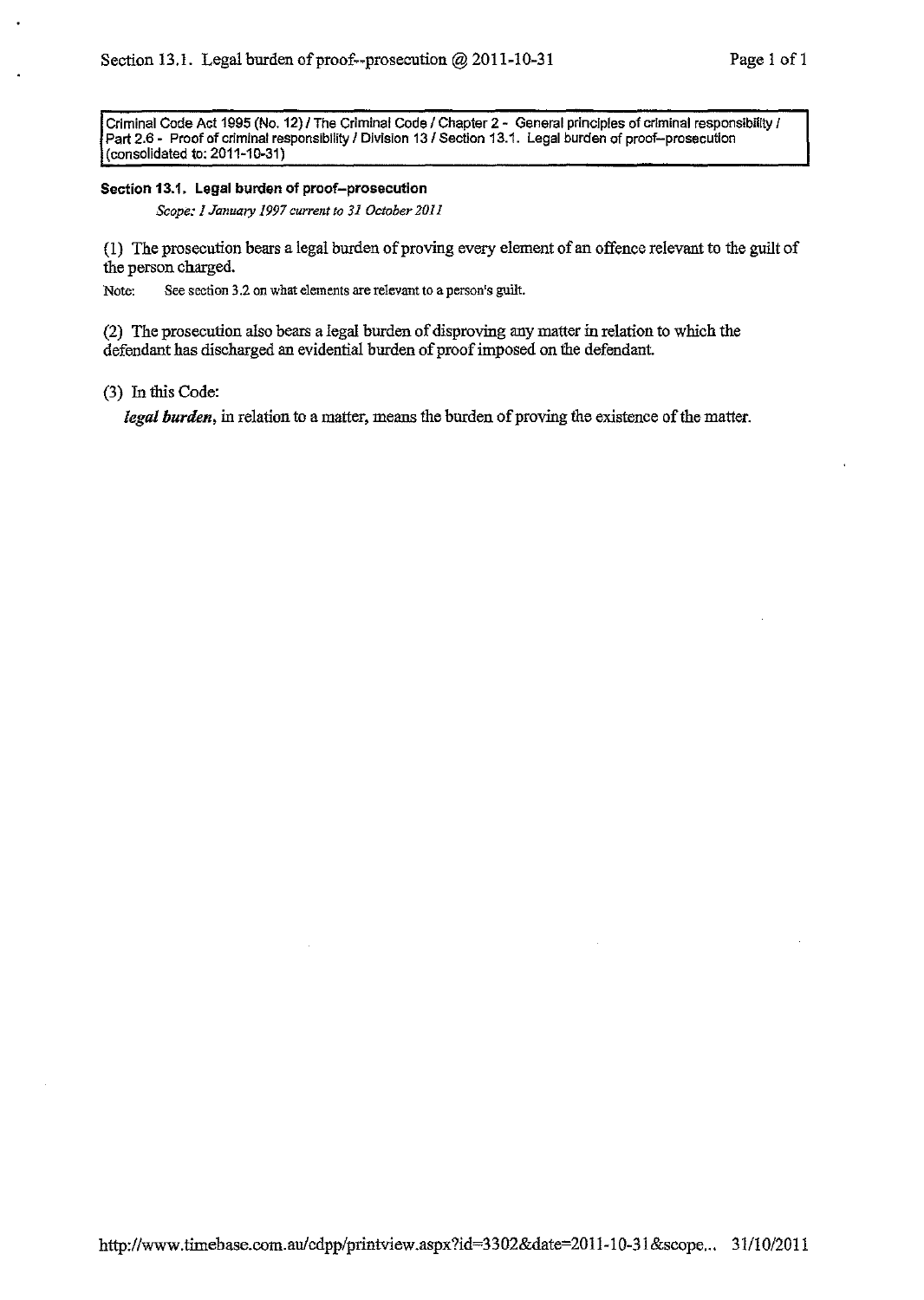Criminal Code Act 1995 (No. 12) / The Criminal Code / Chapter 2 - General principles of criminal responsibility / Part 2.6 - Proof of criminal responsibility / Division 13 / Section 13.3. Evidential burden of proof--defence (consolidated to; 2011-10-31)

### Section 13.3. Evidential burden of proof-defence

*Scope: 1 January 1997 current to 31 October 2011* 

(1) Subject to section 13 .4, a burden of proof that a law imposes on a defendant is an evidential burden only.

(2) A defendant who wishes to deny criminal responsibility by relying on a provision ofPart 2.3 (other than section 7.3) bears an evidential burden in relation to that matter.

(3) A defendant who wishes to rely on any exception, exemption, excuse, qualification or justification provided by the law creating an offence bears an evidential burden in relation to that matter. The exception, exemption, excuse, qualification or justification need not accompany the description of the offence.

( 4) The defendant no longer bears the evidential bnrden in relation to a matter if evidence sufficient to discharge the burden is adduced by the prosecution or by the court.

(5) The question whether an evidential burden has been discharged is one of law.

(6) In this Code:

*evidential burden,* in relation to a matter, means the burden of adducing or pointing to evidence that suggests a reasonable possibility that the matter exists or does not exist.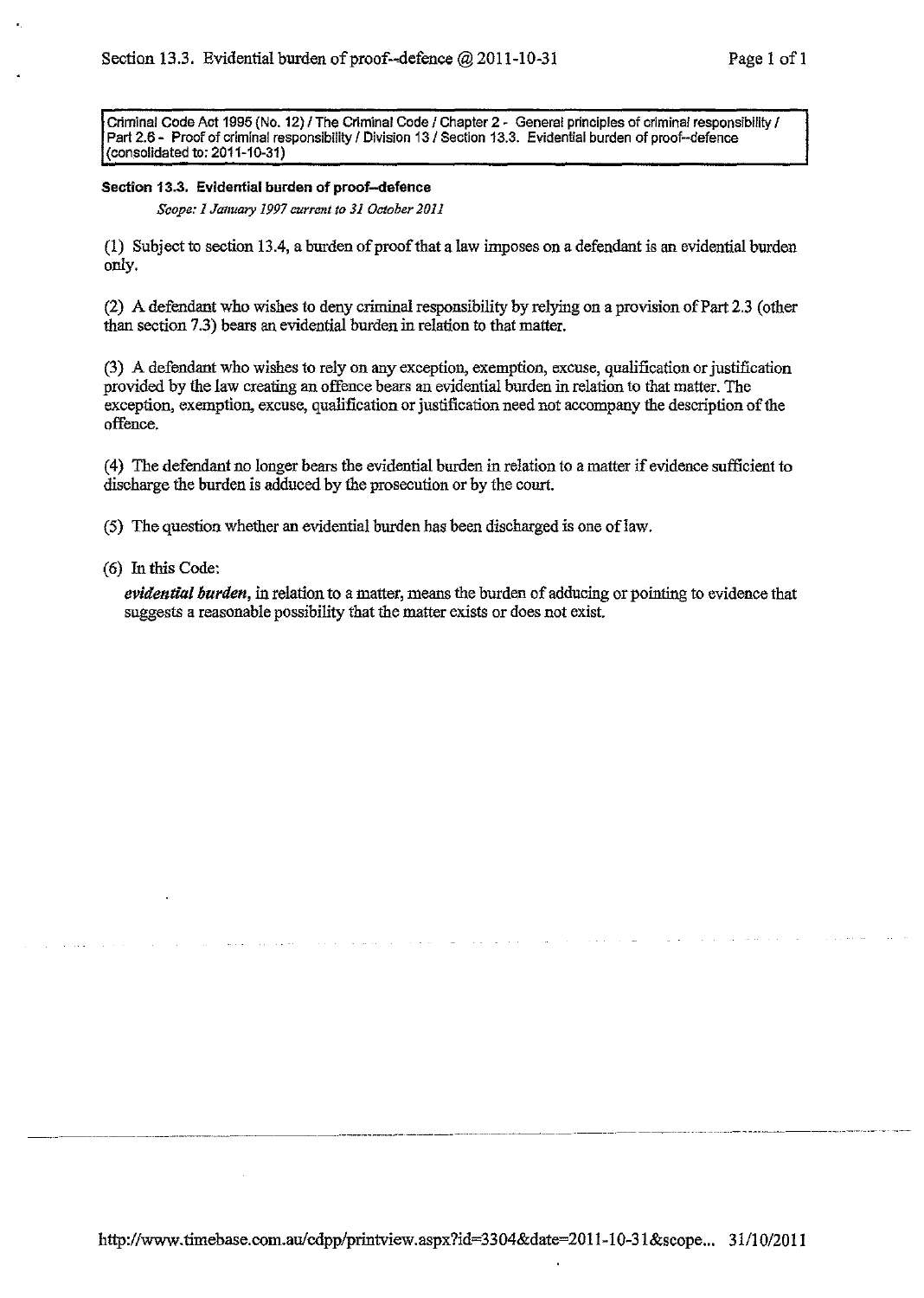Criminal Code Act 1995 (No. 12) / The Criminal Code / Chapter 2 - General principles of criminal responsibility / Part 2.6 - Proof of criminal responsibility / Division 13 / Section 13.4. Legal burden of proof--defence {consolidated to: 2011-10-31)

#### **Section 13.4. Legal burden of proof-defence**

*Scope: 1 January 1997 current to 31 October 2011* 

A burden of proof that a law imposes on the defendant is a legal burden if and only if the law expressly:

- (a) specifies that the burden of proof in relation to the matter in question is a legal burden; or
- (b) the defendant to prove the matter; or
- (c) creates a presumption that the matter exists unless the contrary is proved.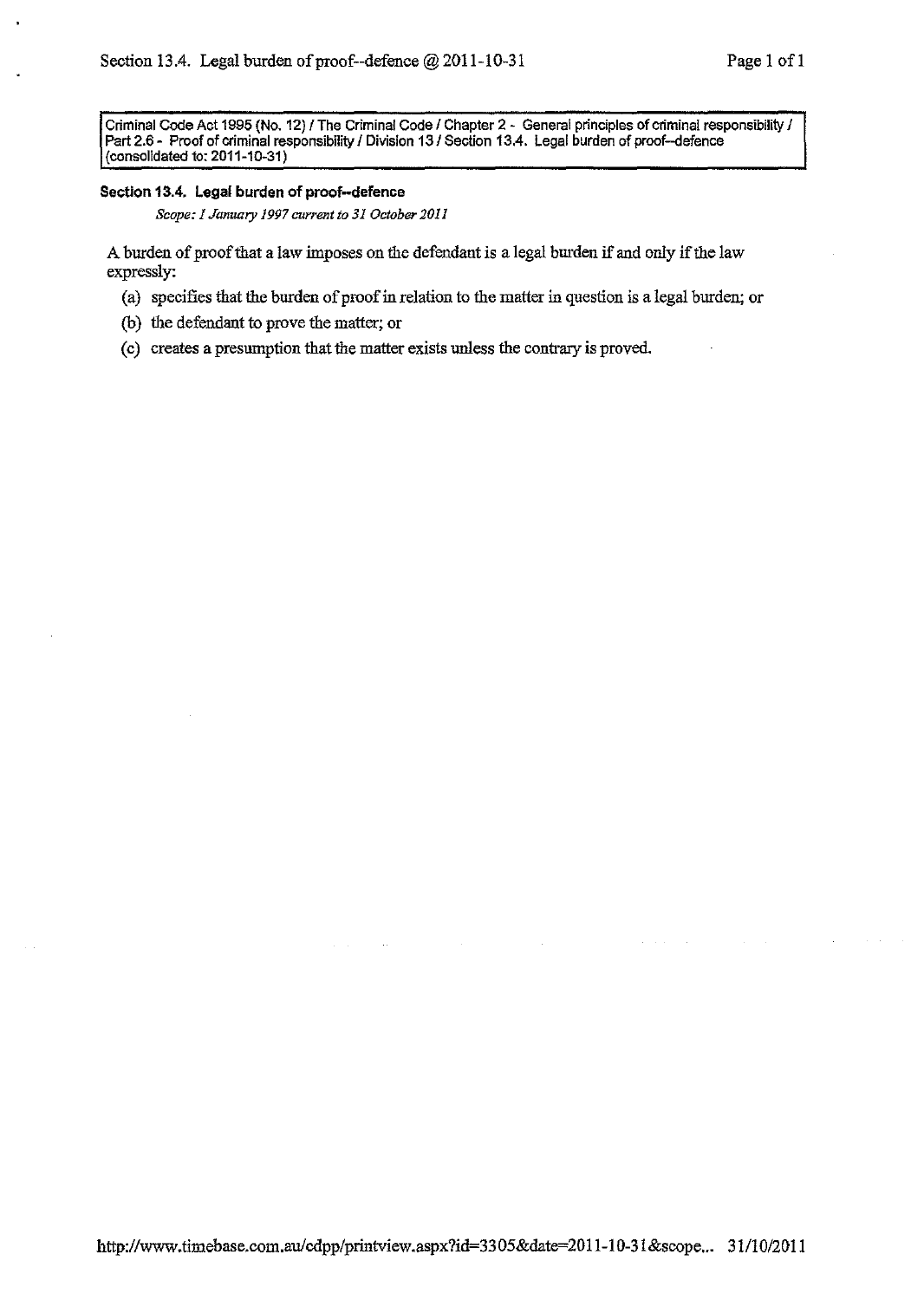Criminal Code Act 1995 (No. 12) / The Criminal Code / Chapter 2 - General principles of criminal responsibility / Part 2.6- Proof of criminal responsibility I Division 131 Section 13.5. Standard of proof-defence {consolidated to: 2011-10-31)

#### **Section 13.5. Standard of proof--defence**

*Scope: I January 1997 current to 31 October 2011* 

A legal burden of proof on the defendant must be discharged on the balance of probabilities.

 $\omega_{\rm eff}$  ,  $\omega_{\rm eff}$  ,  $\omega_{\rm eff}$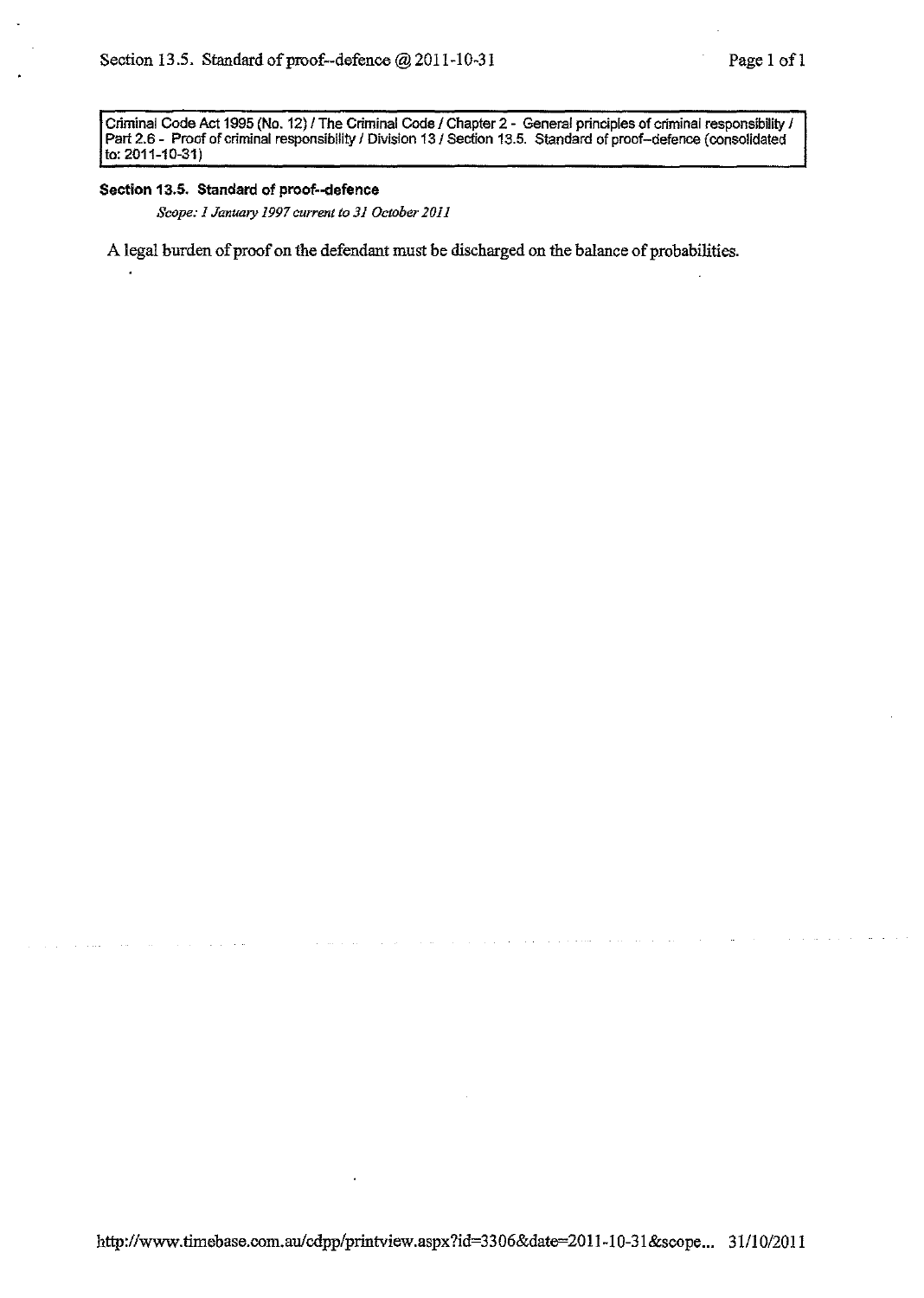Criminal Code Act 1995 (No. 12) / The Criminal Code / Chapter 5 - The security of the Commonwealth / Part 5.3 -Terrorism I Division 100 - Preliminary I Section 1 00.1. Definitions (consolidated to: 2003-05-29)

#### Section 100.1. Definitions

*Scope: 29 May 2003 to 14 December 2005* 

(I) In this Part:

*Commonwealth place* has the same meaning as in the Commonwealth Places (Application of Laws) Act 1970.

*constitutional corporation* means a corporation to which paragraph 5l(xx) of the Constitution applies

*express amendment* of the provisions of this Part or Chapter 2 means the direct amendment of the provisions (whether by the insertion, omission, repeal, substitution or relocation of words or matter).

## *funds* means:

- (a) property and assets of every kind, whether tangible or intangible, movable or immovable, however acquired; and
- (b) legal documents or instruments in any form, including electronic or digital, evidencing title to, or interest in, such property or assets, including, but not limited to, bank credits, travellers cheques, bank cheques, money orders, shares, securities, bonds, debt instruments, drafts and letters of credit.

*organisation* means a body corporate or an unincorporated body, whether or not the body:

- (a) is based outside Australia; or
- (b) consists of persons who are not Australian citizens; or
- (c) is part of a larger organisation.

*referring State* has the meaning given by section 100.2.

*terrorist act* means an action or threat of action where:

- (a) the action falls within subsection (2) and does not fall within subsection (3); and
- (b) the action is done or the threat is made with the intention of advancing a political, religious or ideological cause; and
- (c) the action is done or the threat is made with the intention of:
	- (i) coercing, or influencing by intimidation, the government of the Commonwealth or a State, Territory or foreign country, or of part of a State, Territory or foreign country; or
	- (ii) intimidating the public or a section of the public.
- (2) Action falls within this subsection if it:
	- (a) causes serious harm that is physical harm to a person; or
	- (b) causes serious damage to property; or
	- (c) causes a person's death; or
	- (d) endangers a person's life, other than the life or the person taking the action; or
	- (e) creates a serious risk to the health or safety of the public or a section of the public; or
	- (t) seriously interferes with, seriously disrupts, or destroys, an electronic system including, but not limited to:
		- (i) an information system; or
		- (ii) a telecommunications system; or
		- (iii) a financial system; or
		- (iv) a system used for the delivery of essential government services; or
		- (v) a system used for, or by, an essential public utility; or
		- (vi) a system used for, or by, a transport system.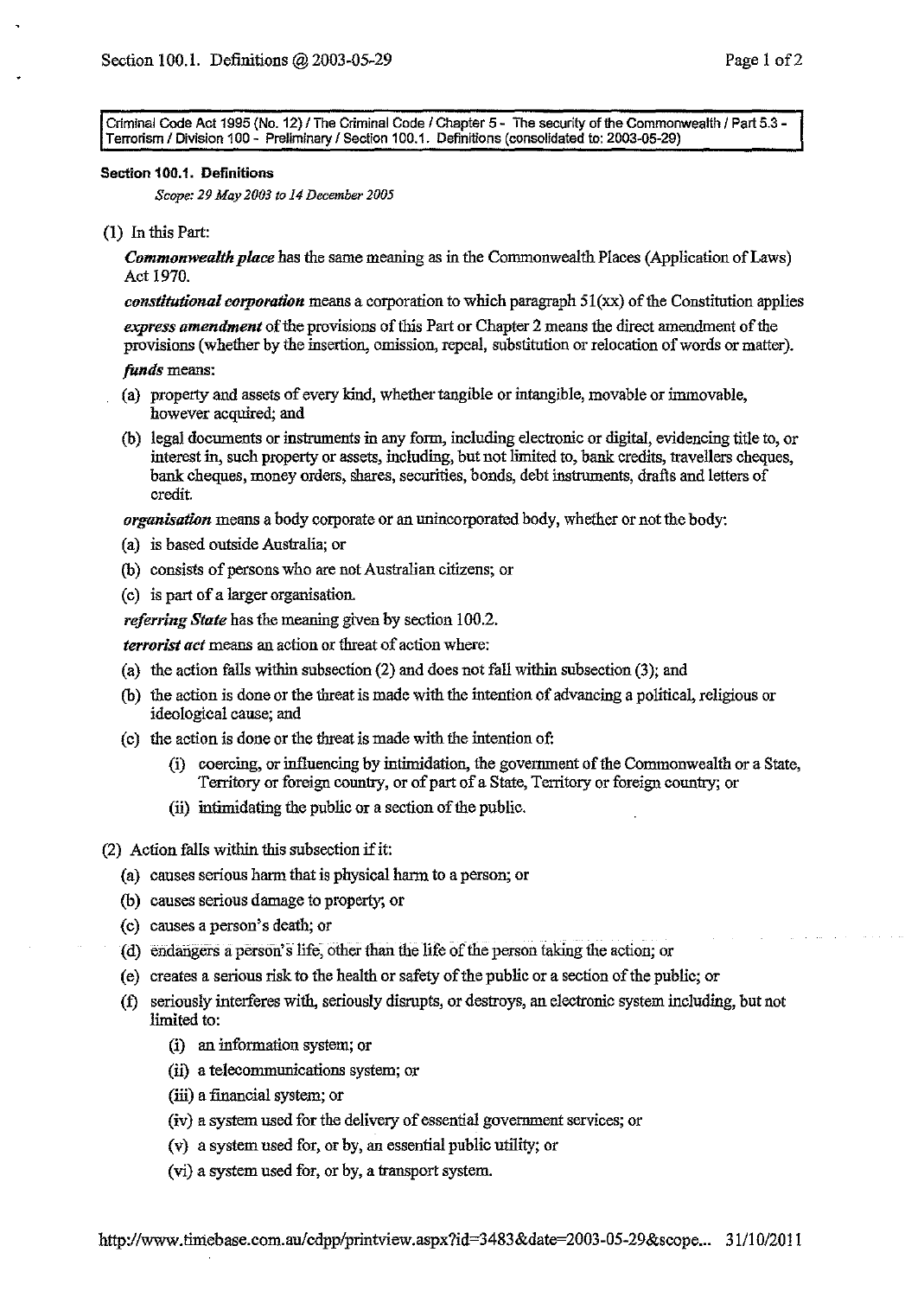(3) Action falls within this subsection if it:

 $\sim$   $\sim$ 

 $\Delta \sim 10^{11}$  km s  $^{-1}$  and

- (a) is advocacy, protest, dissent or industrial action; and
- (b) is not intended:
	- (i) to cause serious harm that is physical harm to a person; or
	- (ii) to cause a person's death; or
	- (iii) to endanger the life of a person, other than the person taking the action; or
	- (iv) to create a serious risk to the health or safety of the public or a section of the public.
- ( 4) In this Division:
	- (a) a reference to any person or property is a reference to any person or property wherever situated, within or outside Australia; and
	- (b) a reference to the public includes a reference to the public of a country other than Australia.

**Carl Carl Car**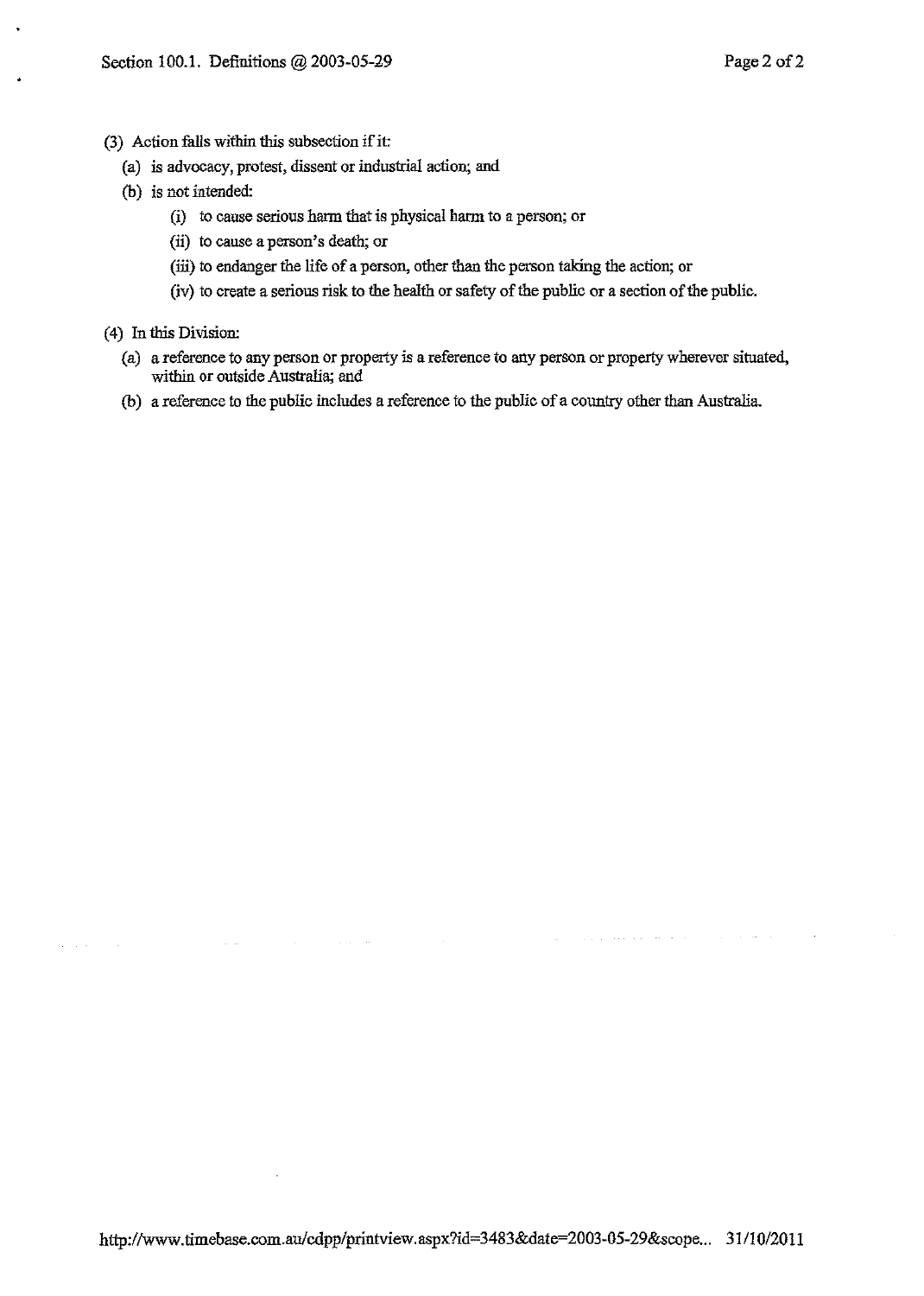Criminal Code Act 1995 (No. 12) / The Criminal Code / Chapter 5 - The security of the Commonwealth / Part 5.3 - Terrorism / Division 100 - Preliminary / Section 100.4. Application of provisions (consolidated to: 2005-12-15)

## **Section 100.4. Application of provisions**

*Scope: 29Mey2003 current to 31 October 2011* 

(1) Part generally applies to all terrorist acts and preliminary acts Subject to subsection (4), this Part applies to the following conduct:

- (a) all actions or threats of action that constitute terrorist acts (no matter where the action occurs, the threat is made or the action, if carried out, would occur);
- (b) all actions (preliminary acts) that relate to terrorist acts but do not themselves constitute terrorist acts (no matter where the preliminary acts occur and no matter where the terrorist acts to which they relate occur or would occur).
- Note: See the following provisions:
- (a) subsection  $101.1(2)$ ;
- (b) subsection 101.2(4);
- (c) subsection  $101.4(4)$ ;
- (d) subsection  $101.5(4)$ ;
- (e) subsection  $101.6(3)$ ;
- (f) section 102.9.

(2) Operation in relation to terrorist acts and preliminary acts occurring in a State that is not a referring State

Subsections (4) and (5) apply to conduct if the conduct is itself a terrorist act and:

- (a) the terrorist act consists of an action and the action occurs in a State that is not a referring State; or
- (b) the terrorist act consists of a threat of action and the threat is made in a State that is not a referring State.

(3) Subsections (4) and (5) also apply to conduct if the conduct is a preliminary act that occurs in a State that is not a referring State and:

- (a) the terrorist act to which the preliminary act relates consists of an action and the action occurs, or would occur, in a State that is not a referring State; or
- (b) the terrorist act to which the preliminary act relates consists of a threat of action and the threat is made, or would be made, in a State that is not a referring State.

(4) Notwithstanding any other provision in this Part, this Part applies to the conduct only to the extent to which the Parliament has power to legislate in relation to: ..

- (a) if the conduct is itself a terrorist act--the action or threat of action that constitutes the terrorist act; or
- (b) if the conduct is a preliminary act--the action or threat of action that constitutes the terrorist act to which the preliminary act relates.

(5) Without limiting the generality of subsection ( 4), this Part applies to the action or threat of action if:

- (a) the action affects, or if carried out would affect, the interests of:
	- (i) the Commonwealth; or
	- (ii) an authority of the Commonwealth; or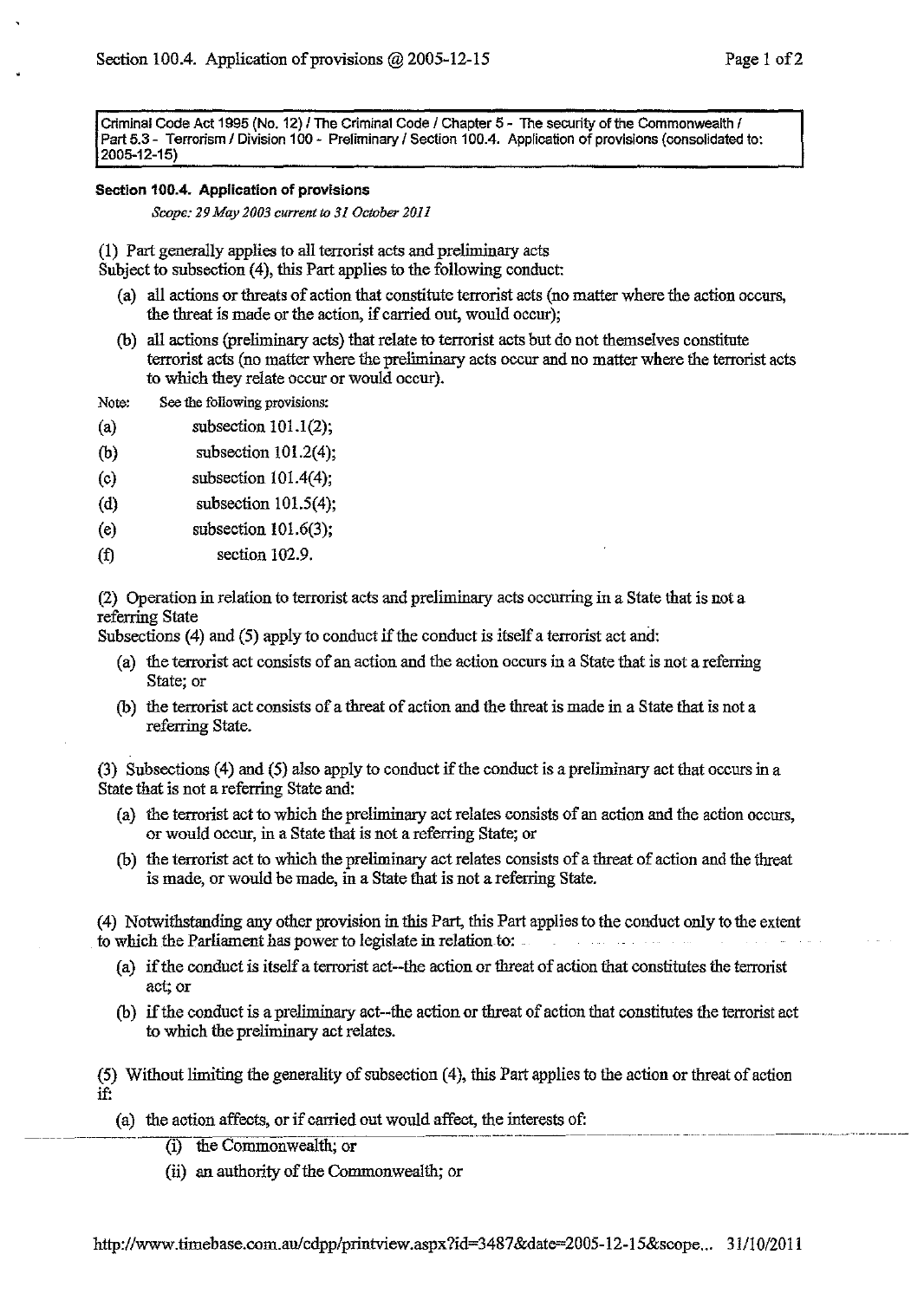- (iii) a constitutional corporation; or
- (b) the threat is made to:
	- (i) the Commonwealth; or
	- (ii) an authority of the Commonwealth; or
	- (iii) a constitutional corporation; or
- (c) the action is carried out by, or the threat is made by, a constitutional corporation; or
- (d) the action takes place, or if carried out would take place, in a Commonwealth place; or
- (e) the threat is made in a Commonwealth place; or
- (f) the action involves, or if carried out would involve, the use of a postal service or other like service; or
- (g) the threat is made using a postal or other like service; or
- (h) the action involves, or if carried out would involve, the use of an electronic communication; or
- (i) the threat is made using an electronic communication; or
- *G)* the action disrupts, or if carried out would disrupt, trade or commerce:
	- (i) between Australia and places outside Australia; or
	- (ii) among the States; or
	- (iii) within a Territory, between a State and a Territory or between 2 Territories; or
- (k) the action disrupts, or if carried out would disrupt:
	- (i) banking (other than State banking not extending beyond the limits of the State concerned); or
	- (ii) insurance (other than State insurance not extending beyond the limits of the State concerned); or
- (1) the action is, or if carried out would be, an action in relation to which the Commonwealth is obliged to create an offence under international law; or
- (m) the threat is one in relation to which the Commonwealth is obliged to create an offence under international law.

(6) To avoid doubt, subsections (2) and (3) apply to a State that is not a referring State at a particular time even if no State is a referring State at that time.

----------------------· ··-·--·-···-·----- ----- ---------------------- ---- -------- ------------ -- -- ----·- --- ... -----~--------------------.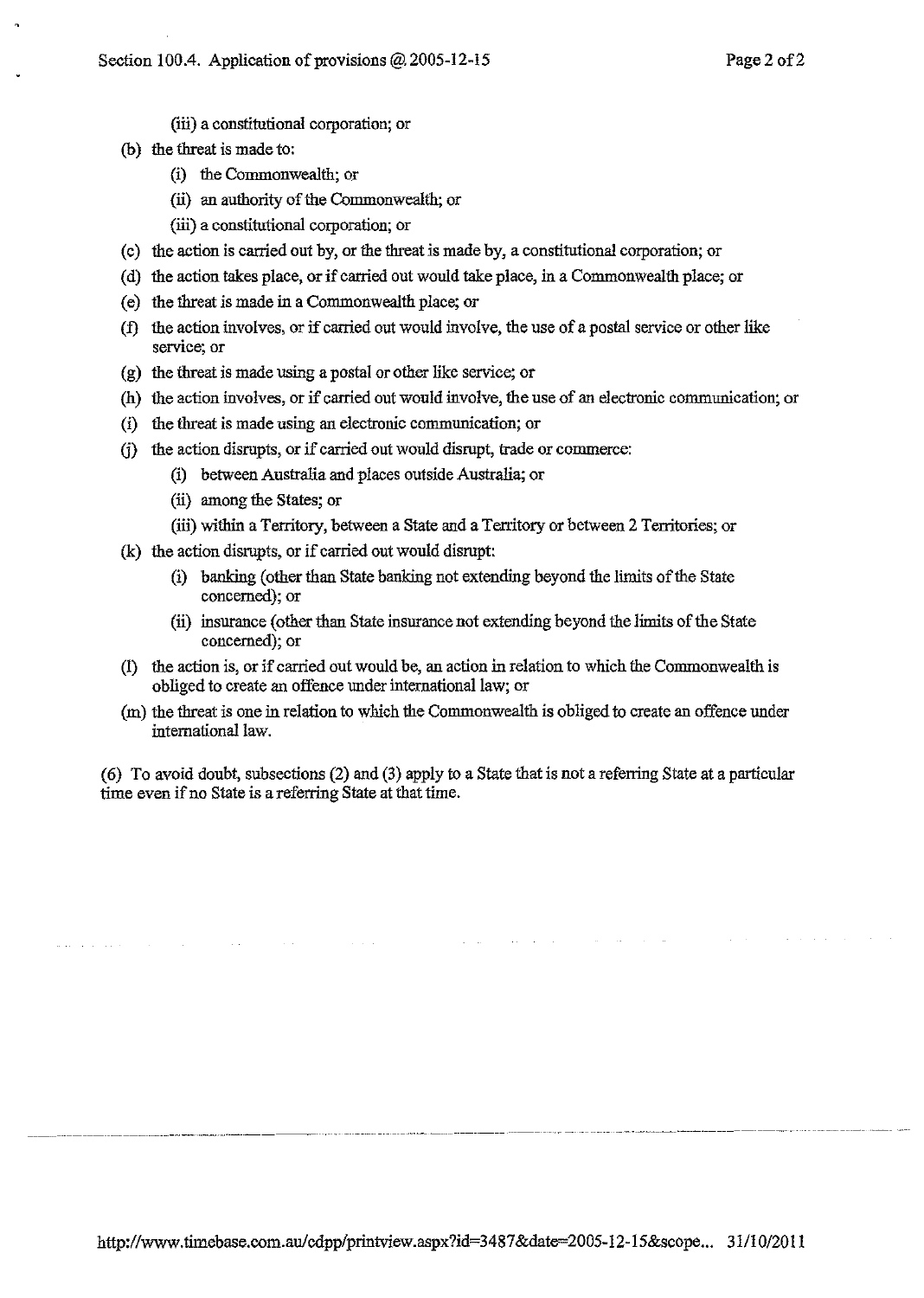Criminal Code Act 1995 (No. 12) / The Criminal Code / Chapter 5 - The security of the Commonwealth / Part 5.3 - Terrorism / Division 101 - Terrorism / Section 101.5. Collecting or making documents likely to facilitate terrorist acts (consolidated to: 2003-05-29)

**Section 1 01.5. Collecting or making documents likely to facilitate terrorist acts**  *Scope: 29 May 2003 to 3 November 2005* 

- (1) A person commits an offence if:
	- (a) the person collects or makes a document; and
	- (b) the document is connected with preparation for, the engagement of a person in, or assistance in a terrorist act; and

(c) the person mentioned in paragraph (a) knows of the connection described in paragraph  $(b)$ . Penaltylmprisonment for 15 years.

(2) A person commits an offence if:

- (a) the person collects or makes a document; and
- (b) the document is connected with preparation for, the engagement of a person in, or assistance in a terrorist act; and
- (c) the person mentioned in paragraph (a) is reckless as to the existence of the connection described in paragraph (b).

Penaltylmprisonment for 10 years.

(3) A person commits an offence under subsection **(1)** or (2) even if the terrorist act does not occur.

(4) Section 15.4 (extended geographical jurisdiction--category D) applies to an offence against this section.

(5) Subsections (1) and (2) do not apply if the collection or making of the document was not intended to facilitate preparation for, the engagement of a person in, or assistance in a terrorist act. Note: A defendant bears an evidential burden in relation to the matter in subsection (5) (see subsection 13.3(3)).

(6) If, in a prosecution for an offence (the prosecuted offence) against a subsection of this section, the trier of fact is not satisfied that the defendant is guilty of the offence, but is satisfied beyond reasonable doubt that the defendant is guilty of an offence (the alternative offence) against another subsection of this section, the trier of fact may find the defendant not guilty of the prosecuted offence but guilty of the alternative offence, so long as the defendant has been accorded procedural fairness in relation to that finding of guilt.